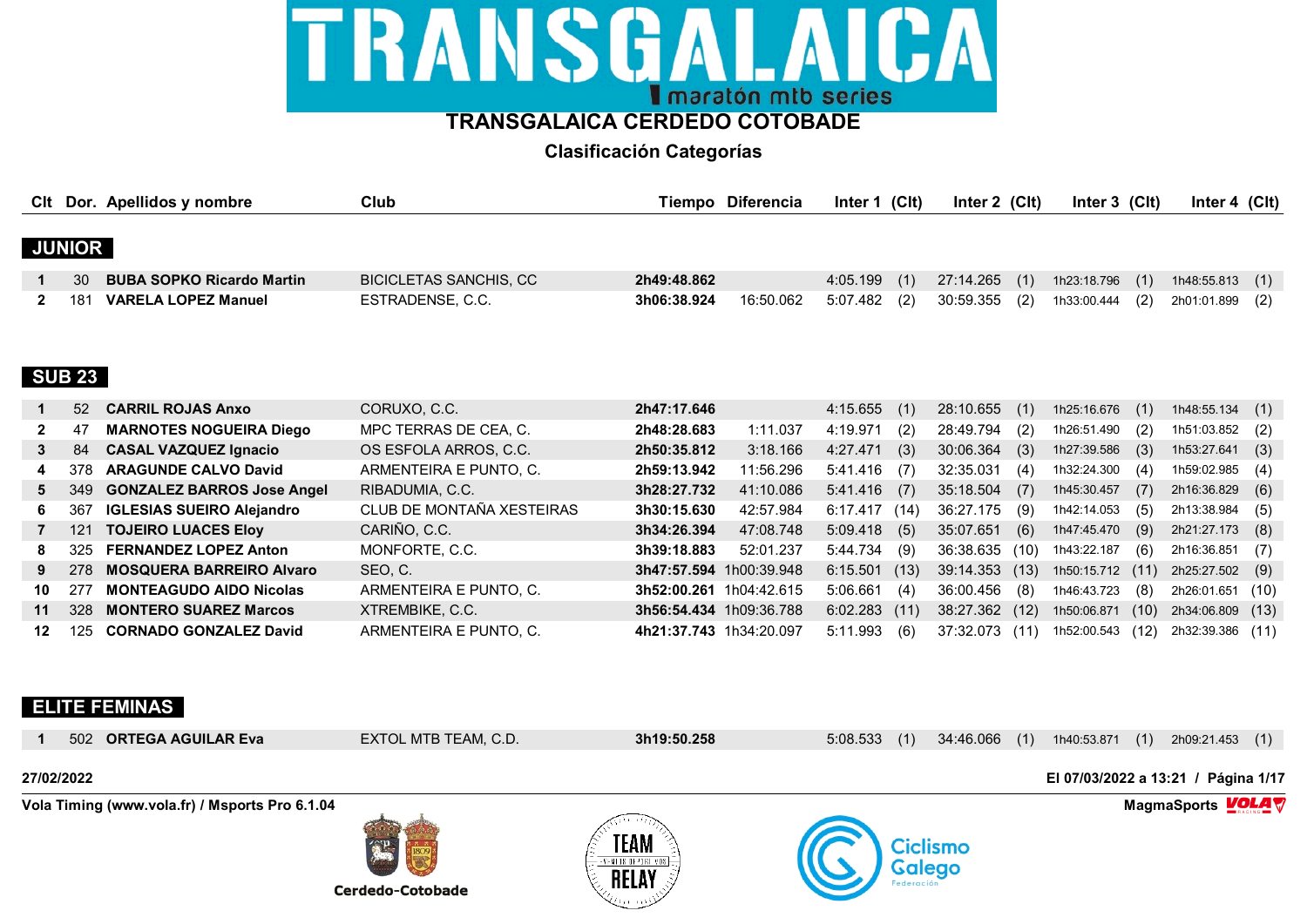

|  | Cit Dor. Apellidos y nombre | Club                   |             | Tiempo Diferencia | Inter 1 (CIt) | Inter 2 (CIt) | Inter 3 (Clt) | Inter 4 (CIt)                                              |  |
|--|-----------------------------|------------------------|-------------|-------------------|---------------|---------------|---------------|------------------------------------------------------------|--|
|  |                             |                        |             |                   |               |               |               |                                                            |  |
|  | 507 FERNANDEZ REY Desiree   | RIBADUMIA, C.C.        | 3h45:51.253 | 26:00.995         | 5:22.960 (2)  |               |               | 40:19.251 (2) 1h56:40.460 (3) 2h31:11.096 (2)              |  |
|  | 509 MON SEIJAS Veronica     | EXTOL MTB TEAM, C.D.   | 3h53:12.985 | 33:22.727         |               |               |               | 5:39.478 (4) 41:24.503 (4) 1h57:29.971 (4) 2h34:19.841 (4) |  |
|  | 504 MARTINEZ ALVAREZ Maria  | ARMENTEIRA E PUNTO, C. | 3h58:10.874 | 38:20.616         |               |               |               | 5:35.631 (3) 41:18.384 (3) 1h55:48.794 (2) 2h33:33.784 (3) |  |

### **ELITE**

|              | 31  | <b>DEANO CAJIDE Ruben</b>                           | <b>OURENSE TERMAL, C.C.</b>   | 2h35:35.195 |           | 4:05.293        | (3)  | 25:39.837      | (4)  | 1h18:24.973                | (2)  | 1h40:51.155      | (1)  |
|--------------|-----|-----------------------------------------------------|-------------------------------|-------------|-----------|-----------------|------|----------------|------|----------------------------|------|------------------|------|
| $\mathbf{2}$ | 53  | <b>SENDIN RAMOS Brais</b>                           | MACEDA, C.C.                  | 2h35:36.959 | 1.764     | 4:08.325        | (11) | 25:36.844      | (2)  | 1h18:33.610                | (4)  | 1h40:51.386      | (2)  |
| 3            | 6   | <b>BUSTO RAMOS Javier</b>                           | EXTOL MTB TEAM, C.D.          | 2h36:41.687 | 1:06.492  | 4:05.116        | (2)  | 25:36.626      | (1)  | 1h19:35.129                | (5)  | 1h41:56.987      | (4)  |
|              | 5   | <b>ALANIS ABELAIRA Alberto</b>                      | BURGAS BIKE TEAM, C.D.        | 2h36:56.528 | 1:21.333  | 4:07.679        | (8)  | 25:48.766      | (7)  | 1h19:36.117                | (6)  | 1h41:57.015      | (5)  |
| 5            | 27  | <b>PUNZON HERRERO Jorge</b>                         | COSMOS, C.D.                  | 2h39:24.333 | 3:49.138  | $4:06.206$ (6)  |      | 25:44.852      | (5)  | 1h18:25.240                | (3)  | 1h41:21.409      | (3)  |
| 6.           | 3   | <b>MARQUEZ FERNANDEZ Brandan</b>                    | V BIKE TEAM, C.               | 2h39:29.573 | 3:54.378  | $4:06.035$ (5)  |      | 26:24.764      | (9)  | 1h21:36.490                | (8)  | 1h44:45.947      | (7)  |
|              | 41  | <b>GONZALEZ EXPOSITO Estefan</b>                    | <b>BURGAS BIKE TEAM, C.D.</b> | 2h39:55.477 | 4:20.282  | $4:07.942$ (9)  |      | 25:47.007      | (6)  | 1h20:05.368                | (7)  | 1h43:30.409      | (6)  |
| 8            | 42  | <b>FERNANDEZ OBENZA Yago</b>                        | EXTOL MTB TEAM, C.D.          | 2h41:30.218 | 5:55.023  | 4:09.150(13)    |      | 26:36.133 (11) |      | 1h21:37.853                | (9)  | 1h45:27.245      | (8)  |
| 9            | 310 | <b>ALVAREZ ALONSO Diego</b>                         | CICLISMO OIENSE, A. R.        | 2h41:53.732 | 6:18.537  | $5:15.005$ (32) |      | 27:55.725 (15) |      | 1h23:07.062                | (13) | 1h46:07.627      | (9)  |
| 10           | 4   | PIÑEIRO LOPEZ Manuel                                | MTC TEAM, C.                  | 2h45:02.164 | 9:26.969  | 4:06.982        | (7)  | 26:35.788 (10) |      | 1h22:43.430 (11)           |      | 1h47:20.798 (12) |      |
| 11           | 55  | <b>FERNANDEZ CASAL David</b>                        | NARON, C.C.                   | 2h45:14.365 | 9:39.170  | 4:19.388(16)    |      | 27:14.999      | (12) | 1h24:31.836                | (16) | 1h48:53.727      | (14) |
| 12           | 28  | <b>FRANCO ALVEREZ Abel</b>                          | EXTOL MTB TEAM, C.D.          | 2h45:14.903 | 9:39.708  | 4:04.993        | (1)  | 26:18.999      | (8)  | 1h23:06.814                | (12) | 1h46:24.056      | (10) |
| 13           | 76  | <b>LIÑARES CUENCE Pablo</b>                         | CLUB DE MONTAÑA XESTEIRAS     | 2h45:15.465 | 9:40.270  | 4:31.319        | (20) | 28:11.709      | (16) | 1h23:33.011                | (14) | 1h48:07.649 (13) |      |
| 14           | 51  | <b>HENRIQUEZ REINOSO Jose Enrique X BIKES, C.C.</b> |                               | 2h45:24.665 | 9:49.470  | $4:08.328$ (12) |      | 27:18.928 (14) |      | 1h22:41.921                | (10) | 1h47:04.018 (11) |      |
| 15           | 29  | <b>RANA FUENTES Ivan</b>                            | TAMBRE BIKE, C.C.             | 2h46:46.995 | 11:11.800 | 4:17.319        | (15) | 28:44.991      | (18) | 1h25:39.533                | (18) | 1h50:52.509      | (17) |
| 16           | 9   | <b>GONZALEZ GENDE Alejandro</b>                     | MONTENEME, C. C.              | 2h47:50.248 | 12:15.053 | 4:15.880(14)    |      | 28:32.999      | (17) | 1h25:16.556                | (17) | 1h50:52.156      | (16) |
| 17           | 50  | <b>GONZALEZ CARRERA Samuel</b>                      | MAIS QUE BICIS, C.C.          | 2h48:28.060 | 12:52.865 | 4:05.931        | (4)  | 25:37.538      | (3)  | 1h18:24.515                | (1)  | 1h53:27.022      | (20) |
| 18           | 14  | <b>HERRAEZ GONZALEZ Daniel</b>                      | CLUB DE MONTAÑA XESTEIRAS     | 2h48:44.521 | 13:09.326 | 4:08.019        | (10) | 27:16.305      | (13) | 1h24:18.898                | (15) | 1h49:48.057      | (15) |
| 19           | 63  | <b>PAZ CARRAMAL Manuel</b>                          | ARMENTEIRA E PUNTO, C.        | 2h51:30.496 | 15:55.301 | $4:25.800$ (19) |      |                |      | 28:56.568 (20) 1h27:30.926 | (22) | 1h52:39.629 (18) |      |

**Vola Timing (www.vola.fr) / Msports Pro 6.1.04 MagmaSports VOLA**  $\mathbf{\nabla}$ 

**Cerdedo-Cotobade** 





**27/02/2022 El 07/03/2022 a 13:21 / Página 2/17**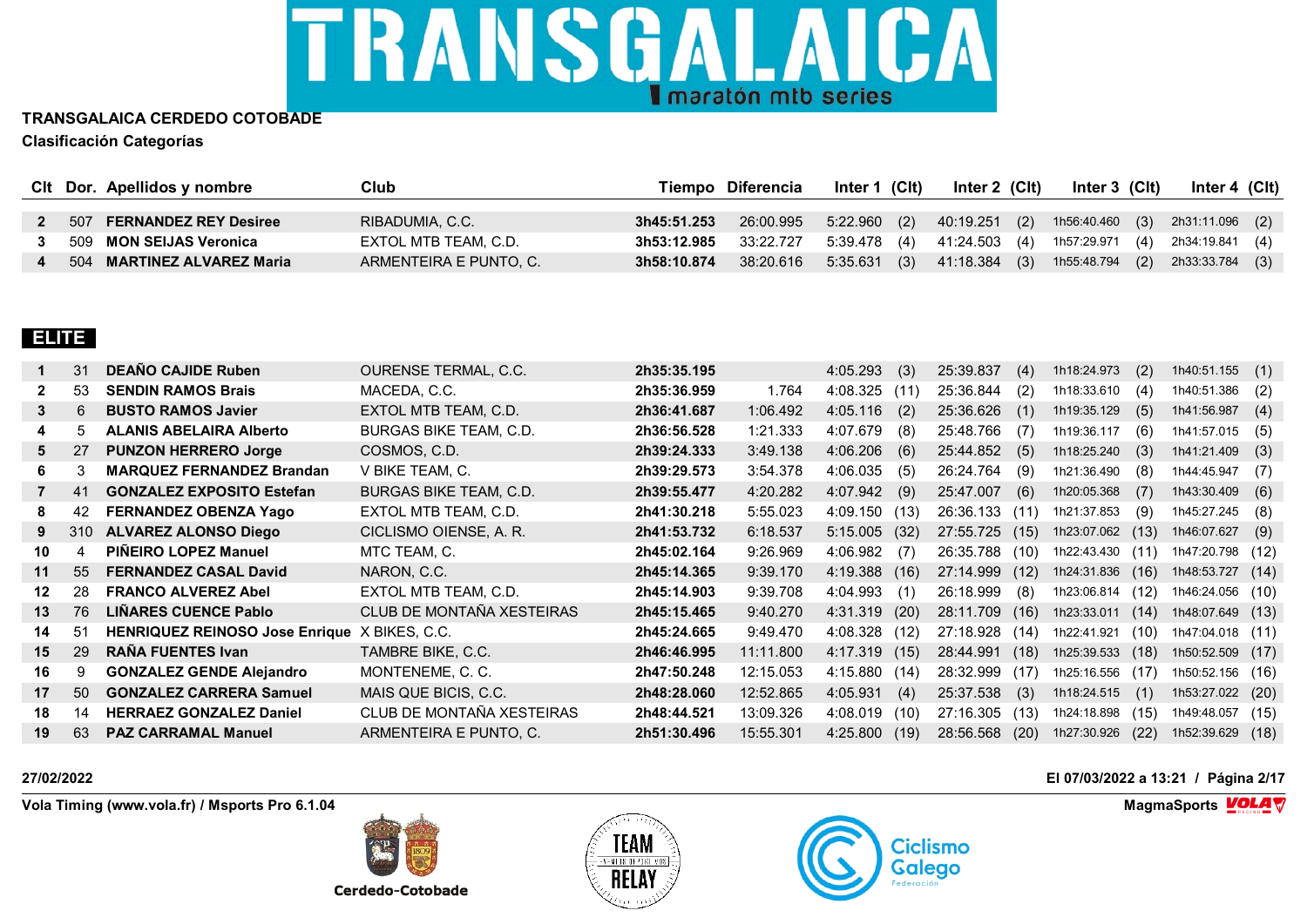

| Clt             |     | Dor. Apellidos y nombre            | Club                             |                         | Tiempo Diferencia | Inter 1 (Clt)    | Inter 2 (Clt)  |      | Inter 3 (Clt)    |      | Inter 4 (Clt)    |      |
|-----------------|-----|------------------------------------|----------------------------------|-------------------------|-------------------|------------------|----------------|------|------------------|------|------------------|------|
|                 |     |                                    |                                  |                         |                   |                  |                |      |                  |      |                  |      |
| <b>20</b>       | 327 | <b>JUSTO VILLANUEVA Oscar</b>      | RIAS BAIXAS, C.C.                | 2h52:47.757             | 17:12.562         | 4:57.982<br>(28) | 29:57.554      | (24) | 1h26:58.962 (19) |      | 1h53:05.541      | (19) |
| 21              | 43  | PICO BOUZA Yago                    | VILALBA-AS PONTES, C.C.          | 2h55:39.077             | 20:03.882         | $4:19.974$ (17)  | 29:14.017      | (22) | 1h28:54.408      | (24) | 1h55:20.377      | (22) |
| 22              | 95  | <b>QUINTANS CASTINEIRAS Ruben</b>  | <b>FUNDEFRENOS C.C.</b>          | 2h55:50.266             | 20:15.071         | 4:38.152 (24)    | 29:52.025      | (23) | 1h29:03.553      | (25) | 1h55:36.033      | (23) |
| 23              | 217 | <b>PEREZ CONDE Jose Maria</b>      | O GROVE, C.C.                    | 2h56:30.168             | 20:54.973         | 5:15.387<br>(33) | 30:31.489      | (29) | 1h28:43.665      | (23) | 1h55:03.924      | (21) |
| 24              | 89  | LUSQUIÑOS DIZ Sergio               | FORNELOS DE MONTES, A. D.        | 2h56:58.087             | 21:22.892         | 4:50.033<br>(27) | 30:30.528      | (28) | 1h29:27.457      | (26) | 1h55:37.039      | (24) |
| 25              | 218 | <b>CUNDINS ORONS Ruben</b>         | MONTENEME, C. C.                 | 2h58:19.120             | 22:43.925         | 5:23.285<br>(36) | 31:49.208      | (31) | 1h31:24.691      | (28) | 1h58:08.061      | (28) |
| 26              | 79  | <b>CASTRO CARDOSO Miguel</b>       | POIO BIKE CLUB                   | 2h58:52.451             | 23:17.256         | 4:32.220<br>(22) | 30:13.723      | (26) | 1h29:46.211      | (27) | 1h56:35.212      | (27) |
| 27              | 363 | <b>FERNANDEZ Luis</b>              | AVANZA, A.D.                     | 2h59:00.000             | 23:24.805         | 6:06.856(48)     | 33:31.698      | (38) | 1h34:28.661      | (31) | 2h00:00.076      | (29) |
| 28              | 156 | <b>CHACON NEVADO Cristian</b>      | MASTER DA LOURIÑA, C.            | 3h00:49.044             | 25:13.849         | 4:35.811<br>(23) | 29:01.467      | (21) | 1h27:08.762      | (20) | 1h55:53.517      | (26) |
| 29              | 393 | <b>DAVILA OUTEIRAL lago</b>        | TOXO, P.C.                       | 3h03:14.216             | 27:39.021         | $5:08.305$ (29)  | 30:05.062      | (25) | 1h27:21.004      | (21) | 1h55:38.095      | (25) |
| 30              | 138 | <b>REY DIEGUEZ Fernando</b>        | EXTOL MTB TEAM, C.D.             | 3h04:27.141             | 28:51.946         | $5:18.294$ (35)  | 31:49.606      | (32) | 1h34:51.125      | (34) | 2h01:59.657      | (31) |
| 31              | 120 | <b>RAMOS RODRIGUEZ Eladio</b>      | FARTO, C.C.                      | 3h05:04.823             | 29:29.628         | $5:11.003$ (30)  | 32:37.511      | (34) | 1h34:48.120      | (32) | 2h02:07.204      | (32) |
| 32 <sub>2</sub> | 115 | <b>PEREIRA GARCIA Jose Luis</b>    | CLUB DE MONTAÑA XESTEIRAS        | 3h05:56.330             | 30:21.135         | 4:49.030<br>(25) | 30:56.966      | (30) | 1h32:23.700      | (30) | 2h01:31.484      | (30) |
| 33              | 229 | <b>MOLDES BUCETA David</b>         | ARMENTEIRA E PUNTO. C.           | 3h07:10.479             | 31:35.284         | 5:28.543 (37)    | 33:10.465      | (37) | 1h34:50.100      | (33) | 2h03:46.556 (34) |      |
| 34              | 381 | <b>FRA Adan</b>                    | <b>GRAFICAS LAR, P.C.</b>        | 3h09:46.150             | 34:10.955         | 6:02.008<br>(45) | 34:40.557      | (39) | 1h37:48.497      | (38) | 2h06:19.019      | (36) |
| 35              | 101 | <b>RENTE LOPEZ Jorge</b>           | BICICLISTAS GALEGOS, A.D.        | 3h09:51.843             | 34:16.648         | 4:49.652 (26)    | 32:17.214      | (33) | 1h35:19.859      | (36) | 2h04:48.126      | (35) |
| 36              | 394 | <b>MONTEAGUDO TRONCOSO David</b>   | ARMENTEIRA E PUNTO, C.           | 3h11:36.156             | 36:00.961         | $5:51.544$ (43)  | 35:02.097      | (40) | 1h39:22.646      | (39) | 2h08:14.961      | (40) |
| 37              | 196 | <b>FERNANDEZ SCHEDLER Dominik</b>  | BURGAS BIKE TEAM, C.D.           | 3h11:54.249             | 36:19.054         | 5:29.662 (38)    | 32:42.573 (35) |      | 1h34:51.958      | (35) | 2h03:28.626      | (33) |
| 38              | 258 | <b>RIVAS PRADO Alain</b>           | BICICLISTAS GALEGOS, A.D.        | 3h11:59.549             | 36:24.354         | 6:10.663(50)     | 35:36.878 (43) |      | 1h39:40.182 (42) |      | 2h07:09.898      | (38) |
| 39              | 260 | <b>RIVAS PRADO Alberto</b>         | <b>BICICLISTAS GALEGOS, A.D.</b> | 3h12:02.857             | 36:27.662         | 6:09.258<br>(49) | 35:36.082      | (42) | 1h39:40.040      | (41) | 2h07:06.478      | (37) |
| 40              | 357 | <b>JUNCAL MARTINEZ Jaime</b>       | AVANZA, A.D.                     | 3h15:29.499             | 39:54.304         | 5:45.064(40)     | 35:17.682 (41) |      | 1h39:23.666      | (40) | 2h08:56.914      | (41) |
| 41              | 369 | <b>PENA OTERO Roberto</b>          | VILALBA-AS PONTES, C.C.          | 3h18:42.883             | 43:07.688         | $5:36.208$ (39)  | 33:02.941      | (36) | 1h37:15.747      | (37) | 2h07:38.563      | (39) |
| 42              | 262 | <b>CALVIÑO FROIZ Breogan</b>       | BTT TROTACUMES, C.               | 3h19:38.985             | 44:03.790         | 6:14.647<br>(51) | 36:49.791      | (47) | 1h41:26.496      | (45) | 2h11:05.587      | (43) |
| 43              | 387 | <b>CORA PIÑON Diego</b>            | <b>GRAFICAS LAR, P.C.</b>        | 3h20:56.807             | 45:21.612         | 6:02.828<br>(46) | 36:35.612      | (46) | 1h41:24.863      | (44) | 2h12:26.023      | (44) |
| 44              | 200 | <b>RODRIGUEZ ALFONSO Roberto</b>   | ARMENTEIRA E PUNTO, C.           | 3h27:57.362             | 52:22.167         | 5:49.223<br>(42) | 37:39.151      | (48) | 1h45:04.166      | (47) | 2h17:53.423      | (45) |
| 45              | 286 | <b>BLANCO PANADEIROS Jose Raul</b> | MONTES DO DEZA, C.C.             | 3h37:32.463 1h01:57.268 |                   | 6:48.144<br>(53) | 41:46.651      | (53) | 1h50:54.321      | (48) | 2h24:56.119      | (47) |

**Vola Timing (www.vola.fr) / Msports Pro 6.1.04 MagmaSports VOLA**  $\mathbf{\nabla}$ 



**Cerdedo-Cotobade** 



**27/02/2022 El 07/03/2022 a 13:21 / Página 3/17**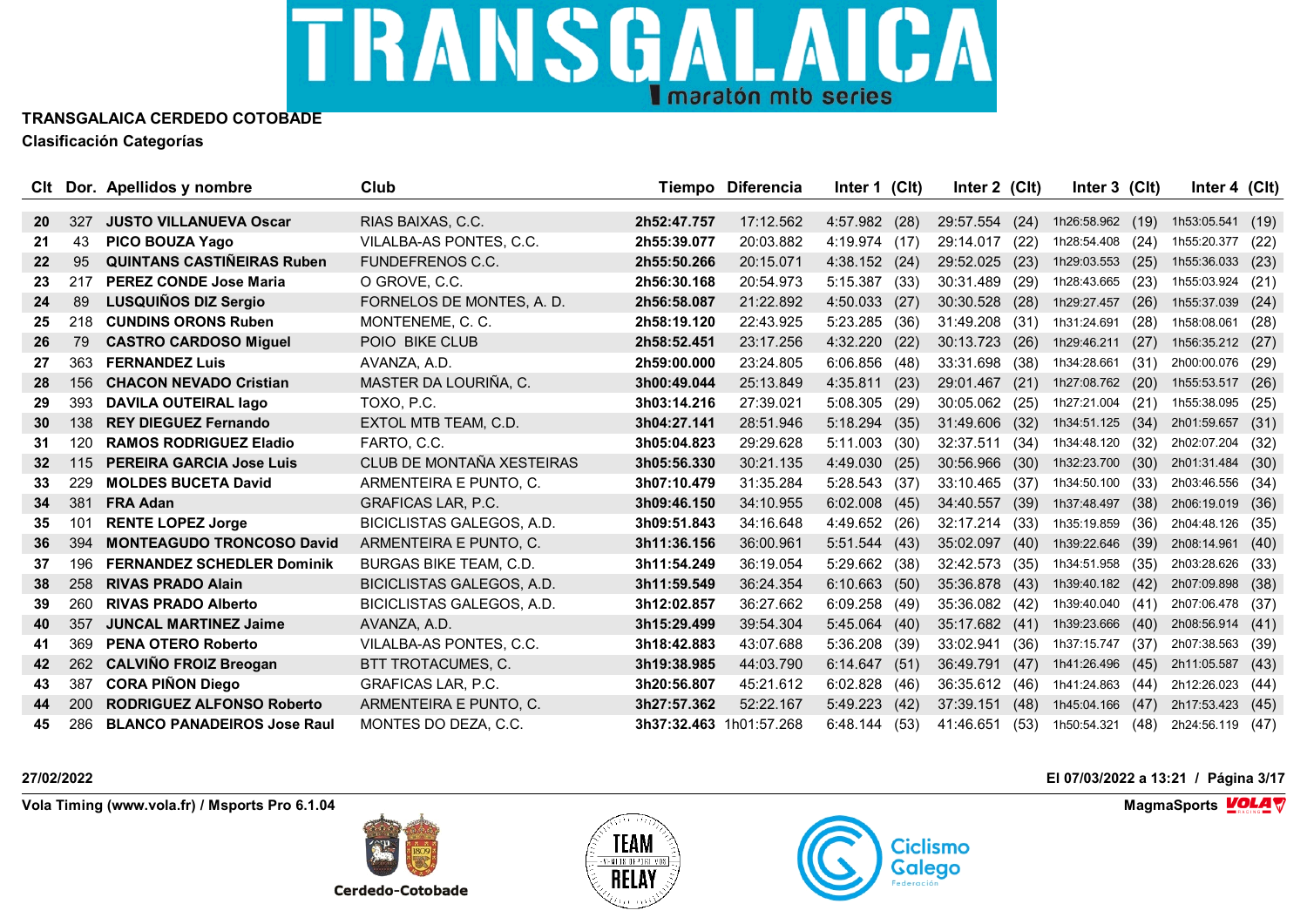

|    |       | CIt Dor. Apellidos y nombre      | Club                             |                         | Tiempo Diferencia | Inter 1 (CIt)   |                | Inter $2$ (Clt) | Inter $3$ (CIt)  | Inter 4 $(Clt)$                                  |  |
|----|-------|----------------------------------|----------------------------------|-------------------------|-------------------|-----------------|----------------|-----------------|------------------|--------------------------------------------------|--|
|    |       |                                  |                                  |                         |                   |                 |                |                 |                  |                                                  |  |
| 46 |       | 396 VILARIÑO SILVA Jorge         | EXTOL MTB TEAM, C.D.             | 3h44:43.209 1h09:08.014 |                   | 6:34.686 (52)   | 40:30.718 (52) |                 | 1h52:00.926 (50) | 2h28:40.556 (48)                                 |  |
| 47 |       | 136 FUNCASTA GRAÑA David         | <b>BICICLISTAS GALEGOS, A.D.</b> | 3h44:54.178 1h09:18.983 |                   | 5:16.505(34)    | 36:02.004 (44) |                 | 1h44:29.110 (46) | 2h21:20.682 (46)                                 |  |
|    |       | 48 164 COSTOYA RODRIGUEZ Sergio  | BTT TRASDEZA, C.                 | 3h45:42.733 1h10:07.538 |                   | $5:12.079$ (31) |                |                 |                  | 39:20.001 (50) 1h52:36.202 (51) 2h29:11.096 (49) |  |
| 49 | - 231 | <b>MARTINEZ AMADO Cristobal</b>  | MONTENEME, C. C.                 | 3h45:57.974 1h10:22.779 |                   | 6:50.737 (54)   | 42:32.259 (54) |                 |                  | 1h56:48.109 (53) 2h30:56.026 (50)                |  |
| 50 | 191   | <b>LORES ROMAY Jacobo</b>        | ARMENTEIRA E PUNTO, C.           | 3h52:00.183 1h16:24.988 |                   | 5:47.579(41)    | 36:10.886 (45) |                 |                  | 1h40:14.359 (43) 2h10:27.547 (42)                |  |
| 51 |       | 149 RODRIGUEZ FERNANDEZ Diogo    | BTT TRASDEZA, C.                 | 4h05:26.824 1h29:51.629 |                   | 6:00.527(44)    | 39:13.462 (49) |                 |                  | 1h54:45.168 (52) 2h34:17.169 (52)                |  |
|    |       | 52 299 SOBRINO RODRIGUEZ Roberto | ARMENTEIRA E PUNTO, C.           | 4h21:37.886 1h46:02.691 |                   | 6:04.729(47)    | 39:35.004 (51) |                 |                  | 1h51:16.307 (49) 2h32:26.096 (51)                |  |

### **MASTER FEMINAS**

| 510 MUÑOZ NARCISO Rebeca          | CLUB DE MONTAÑA XESTEIRAS | 3h34:25.532 |  |  | 5:01.673 (1) 36:35.799 (1) 1h47:44.409 (1) 2h21:37.625 (1)                              |
|-----------------------------------|---------------------------|-------------|--|--|-----------------------------------------------------------------------------------------|
| 501 GONZALEZ CUÑA Ana Maria       | EDUARDO CHOZAS P.C.       | 3h42:57.708 |  |  | 8:32.176 5:25.612 (3) 37:34.959 (2) 1h51:09.282 (2) 2h25:01.509 (2)                     |
| 505 DA SILVA SOUSA Sofia De Jesus | OS MOSQUETEIROS. C.C      |             |  |  | <b>3h52:07.789</b> 17:42.257 5:21.094 (2) 38:45.548 (3) 1h54:36.277 (3) 2h31:33.174 (3) |
| 503 BLANCO DOSIL Silvia           | AVELAIÑAS. C.C.           | 3h54:48.817 |  |  | 20:23.285 5:48.184 (5) 41:09.408 (4) 1h59:30.682 (5) 2h37:02.777 (4)                    |

### **MASTER 30**

|   | 17              | <b>GARCIA CASTAÑO Daniel</b>    | CLUB DE MONTAÑA XESTEIRAS | 2h38:50.753 |          | $4:06.143$ (1)            |               | 25:47.406 (1) 1h19:36.368 (1) 1h43:04.462 (1)  |
|---|-----------------|---------------------------------|---------------------------|-------------|----------|---------------------------|---------------|------------------------------------------------|
|   |                 | 40 PARADA FOLGAR Manuel Angel   | CLUB DE MONTAÑA XESTEIRAS | 2h39:27.023 | 36.270   | 4:08.949 (4)              | 26:16.899 (3) | 1h20:39.301 (3) 1h43:53.612 (2)                |
|   |                 | 3 2 CASUSO CASTRO Manuel        | CLUB DE MONTAÑA XESTEIRAS | 2h39:44.214 |          | 53.461  4:06.789  (3)     |               | 26:08.874 (2) 1h20:56.992 (4) 1h44:10.159 (3)  |
|   | 4 7             | <b>GUERRA SECO Fernando</b>     | EXTOL MTB TEAM, C.D.      | 2h41:30.820 |          | 2:40.067 4:06.787 (2)     |               | 26:31.562 (4) 1h20:38.798 (2) 1h44:18.041 (4)  |
| 5 | 15 <sup>2</sup> | <b>VIDAL BARREIRO Gonzalo</b>   | CLUB DE MONTAÑA XESTEIRAS | 2h41:56.064 | 3:05.311 | 4:10.210 (5)              |               | 26:42.999 (5) 1h22:40.733 (5) 1h46:06.268 (5)  |
|   | 6 11            | <b>RODRIGUEZ TRIÑANES Brais</b> | 3AG, C.D.                 | 2h46:46.844 |          | 7:56.091   4:11.327   (7) |               | 28:48.929 (11) 1h25:17.082 (8) 1h49:47.071 (7) |

**Vola Timing (www.vola.fr) / Msports Pro 6.1.04 MagmaSports VOLA**  $\mathbf{\nabla}$ 

Cerdedo-Cotobade





**27/02/2022 El 07/03/2022 a 13:21 / Página 4/17**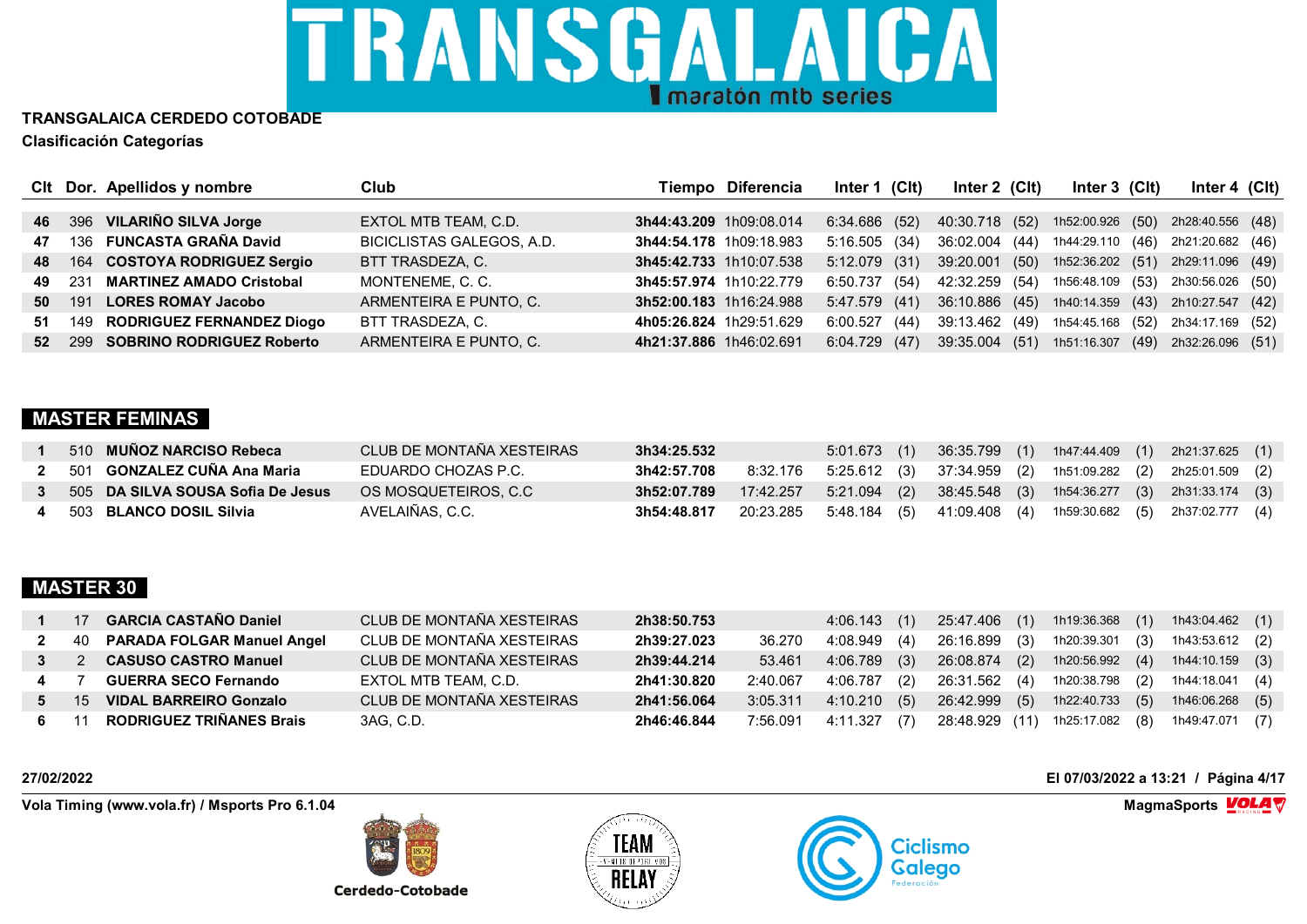

| Clt |     | Dor. Apellidos y nombre            | Club                          |             | Tiempo Diferencia | Inter 1 (Clt) |      | Inter 2 (Clt)  |      | Inter 3 (Clt)    |      | Inter 4 $(Clt)$  |      |
|-----|-----|------------------------------------|-------------------------------|-------------|-------------------|---------------|------|----------------|------|------------------|------|------------------|------|
|     |     |                                    |                               |             |                   |               |      |                |      |                  |      |                  |      |
| 7   | 45  | <b>SANMIGUEL PEREZ Jose Carlos</b> | <b>OURENSE TERMAL, C.C.</b>   | 2h48:28.670 | 9:37.917          | 4:17.925(10)  |      | 28:10.938      | (9)  | 1h24:14.459      | (6)  | 1h50:33.055      | (8)  |
| 8   | 68  | <b>ACEBEDO CARPINTERO Daniel</b>   | <b>BURGAS BIKE TEAM, C.D.</b> | 2h48:29.309 | 9:38.556          | 4:18.090(11)  |      | 27:44.734      | (7)  | 1h24:14.524      | (7)  | 1h49:31.059      | (6)  |
| 9   | 192 | <b>REGUEIRO LAGE Daniel</b>        | CHANTADINO, C.C.              | 2h49:14.041 | 10:23.288         | 5:06.806 (37) |      | 28:53.521      | (13) | 1h26:52.471      | (12) | 1h51:00.195      | (10) |
| 10  | 82  | <b>PEREZ GONZALEZ Brais</b>        | BURGAS BIKE TEAM, C.D.        | 2h50:09.482 | 11:18.729         | 4:35.490 (19) |      | 29:16.139      | (15) | 1h26:18.891      | (10) | 1h50:59.775      | (9)  |
| 11  | 86  | <b>CANOSA BOUZADA Jose Carlos</b>  | CLUB DE MONTAÑA XESTEIRAS     | 2h50:14.895 | 11:24.142         | 4:39.600 (22) |      | 29:48.838      | (19) | 1h26:52.305      | (11) | 1h52:08.472      | (12) |
| 12  | 99  | <b>GUERRA MAGAN Antonio</b>        | BIKESTRADA, P.C.              | 2h50:51.652 | 12:00.899         | 4:43.310      | (23) | 29:50.098      | (20) | 1h27:29.323      | (16) | 1h52:40.626      | (15) |
| 13  | 32  | <b>SANCHEZ GONZALEZ Esteban</b>    | EXTOL MTB TEAM, C.D.          | 2h51:24.460 | 12:33.707         | 4:10.606      | (6)  | 28:34.089      | (10) | 1h27:20.692 (15) |      | 1h52:08.494      | (13) |
| 14  | 67  | <b>BAÑA GRELA Francisco</b>        | COMPOSTELANO, C.C.            | 2h51:37.960 | 12:47.207         | 4:12.433      | (8)  | 29:47.872 (18) |      | 1h27:20.146 (14) |      | 1h52:35.094 (14) |      |
| 15  | 23  | <b>PEREZ MARTINEZ Gustavo</b>      | BICI O CON, C.                | 2h52:45.649 | 13:54.896         | 4:16.700      | (9)  | 28:04.561      | (8)  | 1h26:15.879      | (9)  | 1h51:03.851      | (11) |
| 16  | 275 | <b>FERNANDEZ RODRIGUEZ Pablo</b>   | CASTROPOL DEPORTE, C.D.B.     | 2h53:52.690 | 15:01.937         | 4:52.742 (31) |      | 30:16.513 (25) |      | 1h28:37.578 (17) |      | 1h53:30.289 (17) |      |
| 17  | 88  | <b>REY DOCAMPO Diego</b>           | TAMBRE BIKE, C.C.             | 2h54:03.746 | 15:12.993         | 4:27.743 (14) |      | 27:40.561      | (6)  | 1h33:44.641      | (31) | 1h57:14.283      | (21) |
| 18  | 75  | <b>OLIVEIRA ABOY Diego Antonio</b> | CLUB DE MONTAÑA XESTEIRAS     | 2h56:09.475 | 17:18.722         | 4:28.860      | (15) | 29:00.411      | (14) | 1h27:20.145      | (13) | 1h53:11.352 (16) |      |
| 19  | 92  | <b>MARIÑO ESTEVEZ Sergio</b>       | SANOMEDIO, A.C.D.             | 2h56:29.641 | 17:38.888         | 4:48.607      | (27) | 29:44.006      | (17) | 1h28:53.728      | (18) | 1h55:40.977      | (19) |
| 20  | 152 | <b>GONZALEZ PEREZ Jose Antonio</b> | BARBANZA, C.C.                | 2h57:04.079 | 18:13.326         | 4:51.393 (30) |      | 30:14.942      | (23) | 1h29:11.116      | (19) | 1h55:47.004      | (20) |
| 21  | 180 | <b>DIOS RIOS Jorge</b>             | ESTRADENSE, C.C.              | 2h58:18.658 | 19:27.905         | 4:58.782 (35) |      | 29:58.585      | (21) | 1h29:45.774      | (20) | 1h55:36.008      | (18) |
| 22  | 65  | <b>MOREIRA PEREIRO Adrian</b>      | 3AG, C.D.                     | 2h59:21.230 | 20:30.477         | 4:24.915 (13) |      | 30:10.607      | (22) | 1h31:24.569      | (22) | 1h58:06.242 (23) |      |
| 23  | 195 | <b>CAO COSTOYA Javier</b>          | JARNACHAS, A.D.               | 2h59:21.231 | 20:30.478         | 5:08.044 (39) |      | 32:09.342      | (32) | 1h32:07.388      | (27) | 1h59:00.478      | (26) |
| 24  | 341 | <b>LOPEZ ESTEVEZ Roberto</b>       | ARAGONTA, C.C.                | 2h59:40.083 | 20:49.330         | 5:44.614 (68) |      | 32:10.511      | (33) | 1h31:27.299      | (24) | 1h58:15.008      | (24) |
| 25  | 34  | <b>GOMEZ SANJURJO Daniel</b>       | SEIXO BRANCO, C.C.            | 3h00:43.754 | 21:53.001         | 4:19.080(12)  |      | 30:16.089      | (24) | 1h31:00.755      | (21) | 1h57:57.501      | (22) |
| 26  | 368 | <b>SUAREZ COUSILLAS Dario</b>      | MONTENEME, C. C.              | 3h00:50.093 | 21:59.340         | 5:53.777      | (80) | 32:18.973      | (37) | 1h31:26.398      | (23) | 1h58:48.618      | (25) |
| 27  | 91  | <b>LOMBARDIA FERNANDEZ Daniel</b>  | EO, C.C.                      | 3h02:41.457 | 23:50.704         | 4:29.753      | (16) | 30:39.095      | (26) | 1h31:27.619      | (25) | 1h59:57.547      | (29) |
| 28  | 345 | <b>VAZQUEZ MARIÑAS David</b>       | MEDIA DUCIA, A.D.             | 3h02:47.778 | 23:57.025         | 5:22.781 (43) |      | 32:11.039      | (34) | 1h33:00.439      | (30) | 2h00:04.344      | (30) |
| 29  | 97  | <b>FERNANDEZ CIVEIRA Ivan</b>      | <b>OURENSE TERMAL, C.C.</b>   | 3h02:49.951 | 23:59.198         | 4:34.772 (18) |      | 30:52.161      | (28) | 1h32:11.787      | (28) | 1h59:32.422      | (28) |
| 30  | 90  | <b>LOPEZ PILLADO Lazaro</b>        | EO, C.C.                      | 3h03:29.553 | 24:38.800         | 4:36.711      | (20) | 30:41.522      | (27) | 1h31:29.030      | (26) | 1h59:03.945      | (27) |
| 31  | 85  | <b>GONZALEZ GONZALEZ David</b>     | <b>OURENSE TERMAL, C.C.</b>   | 3h04:00.338 | 25:09.585         | 4:37.002      | (21) | 32:41.309      | (41) | 1h32:58.874      | (29) | 2h00:25.486      | (31) |
| 32  | 374 | <b>GARCIA EIROA Elov</b>           | MONTENEME, C. C.              | 3h04:46.179 | 25:55.426         | 5:40.836      | (60) | 32:40.277      | (40) | 1h34:34.720      | (37) | 2h02:03.361      | (33) |

**Vola Timing (www.vola.fr) / Msports Pro 6.1.04 MagmaSports VOLA**  $\mathbf{\nabla}$ 

**Cerdedo-Cotobade** 





**27/02/2022 El 07/03/2022 a 13:21 / Página 5/17**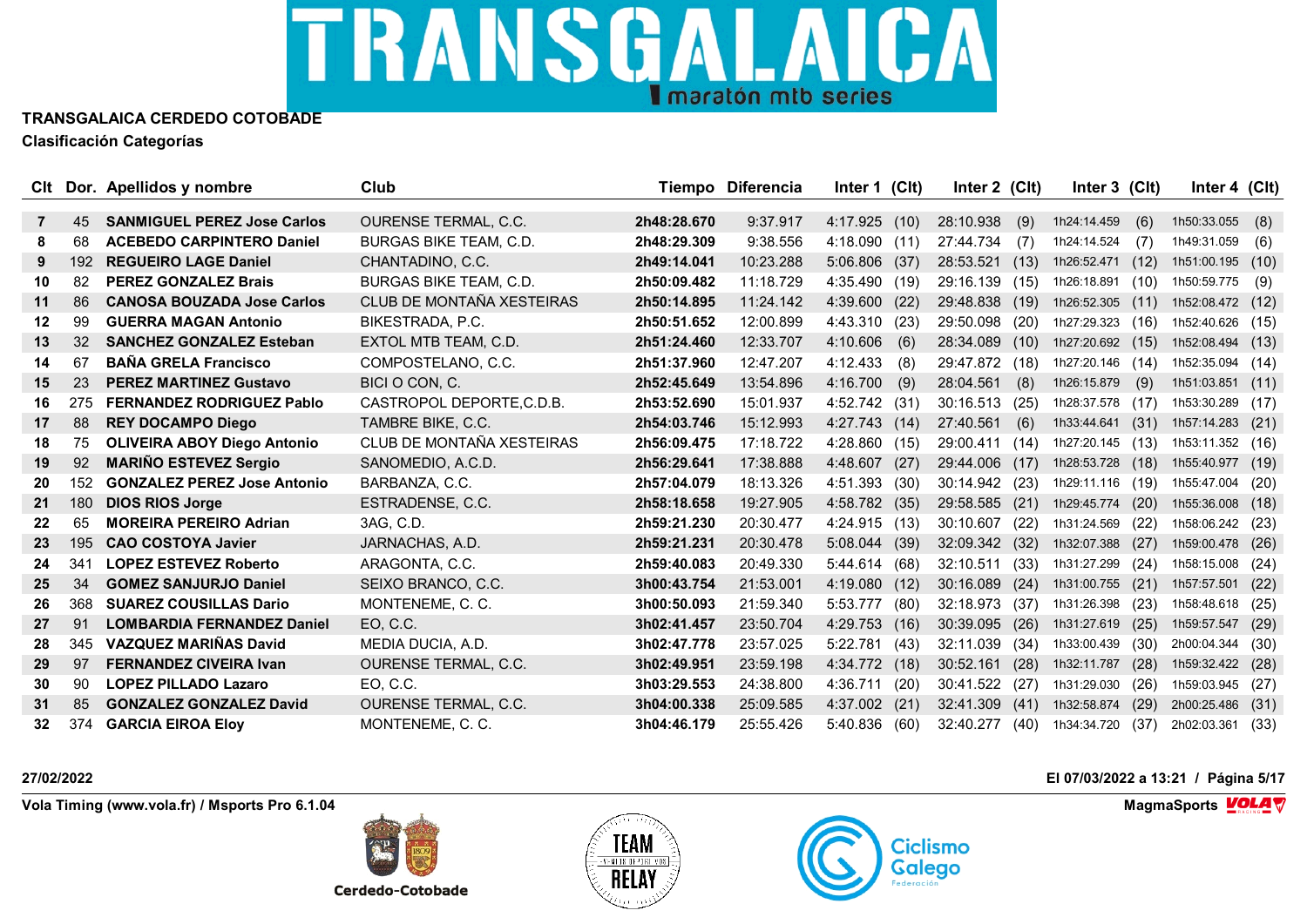

| Clt |     | Dor. Apellidos y nombre               | Club                          |             | Tiempo Diferencia | Inter 1 (Clt)    | Inter 2 (Clt) | Inter 3 (Clt)            |      | Inter 4 $(Clt)$  |      |
|-----|-----|---------------------------------------|-------------------------------|-------------|-------------------|------------------|---------------|--------------------------|------|------------------|------|
|     |     |                                       |                               |             |                   |                  |               |                          |      |                  |      |
| 33  | 100 | <b>VARA FIDALGO Alberto</b>           | <b>BURGAS BIKE TEAM, C.D.</b> | 3h05:05.020 | 26:14.267         | 4:48.290 (26)    |               | 1h34:14.212 (33)         |      | 2h01:59.517      | (32) |
| 34  | 129 | <b>RODRIGUEZ RIVAS Rafael</b>         | CLUB DE MONTAÑA XESTEIRAS     | 3h07:20.191 | 28:29.438         | 4:47.012 (24)    | 31:59.754     | (31)<br>1h34:29.832 (36) |      | 2h03:04.039      | (36) |
| 35  | 112 | <b>GUERRA BLANCO Tito</b>             | CLUB DE MONTAÑA XESTEIRAS     | 3h07:32.886 | 28:42.133         | 4:57.377<br>(34) | 32:24.855     | (38)<br>1h34:47.215      | (40) | 2h03:03.478      | (35) |
| 36  | 145 | <b>FIGUEIRO CALO Jose Ramon</b>       | OS AFORCADOS MTB. C.C.        | 3h08:05.154 | 29:14.401         | 4:52.794<br>(32) | 31:26.311     | (30)<br>1h34:29.064 (35) |      | 2h03:17.515 (38) |      |
| 37  | 358 | <b>VAZQUEZ MARTINEZ Daniel</b>        | IN SITU, C.C.                 | 3h08:37.283 | 29:46.530         | 6:00.965<br>(86) | 33:59.005     | (48)<br>1h36:20.518      | (43) | 2h05:11.049      | (40) |
| 38  | 102 | <b>CERRERA LORENZO Benedicto</b>      | SANOMEDIO, A.C.D.             | 3h09:05.394 | 30:14.641         | 4:49.785<br>(29) | 31:17.286     | (29)<br>1h34:15.243      | (34) | 2h02:54.618 (34) |      |
| 39  | 113 | <b>MOSQUERA VILLAVERDE Valentin</b>   | CLUB DE MONTAÑA XESTEIRAS     | 3h09:53.935 | 31:03.182         | 4:48.890<br>(28) | 32:15.855     | (36)<br>1h35:35.163      | (41) | 2h05:34.953      | (42) |
| 40  | 201 | <b>TORRON VAZQUEZ-NOGUEROL Jacobo</b> | PICARAÑA, A.D.C.              | 3h10:43.355 | 31:52.602         | $5:39.273$ (58)  | 32:13.023     | (35)<br>1h34:36.883      | (38) | 2h03:10.814 (37) |      |
| 41  | 333 | <b>VIDAL TUBIO Juan Jose</b>          | RSBIKE.BOIRO, C.C.            | 3h11:26.234 | 32:35.481         | 5:48.509<br>(76) | 33:21.339     | (44)<br>1h35:46.391      | (42) | 2h05:18.172 (41) |      |
| 42  | 240 | <b>GONZALEZ CASTRO Ismael</b>         | MASTER DA LOURIÑA, C.         | 3h12:57.709 | 34:06.956         | $6:04.876$ (91)  | 34:41.659     | (53)<br>1h37:31.086      | (47) | 2h06:06.078 (43) |      |
| 43  | 176 | <b>GARCIA BERMUDEZ Hector</b>         | MONTENEME, C. C.              | 3h14:17.237 | 35:26.484         | $5:30.583$ (49)  | 35:42.411     | (63)<br>1h40:25.288      | (52) | 2h09:13.651      | (48) |
| 44  | 182 | <b>VARELA SANCHEZ David</b>           | CERNE, A.D.                   | 3h14:26.917 | 35:36.164         | 5:47.368 (71)    | 35:16.009     | (62)<br>1h39:22.339      | (50) | 2h08:17.047 (45) |      |
| 45  | 339 | <b>REGO LOPEZ Marcos</b>              | BTTEIROS COVA DA SERPE. C.    | 3h14:52.008 | 36:01.255         | $5:52.000$ (79)  | 34:44.378     | (55)<br>1h39:12.298      | (48) | 2h09:08.189      | (47) |
| 46  | 119 | <b>AGRA CAGIDE Jose Ramon</b>         | CLUB DE MONTAÑA XESTEIRAS     | 3h15:22.849 | 36:32.096         | 4:47.321<br>(25) | 33:14.309     | (43)<br>1h37:16.039      | (44) | 2h07:30.171 (44) |      |
| 47  | 250 | <b>SOUTO MARTINEZ Yago</b>            | OS MOSQUETEIROS, C.C.         | 3h17:00.813 | 38:10.060         | 5:48.504<br>(75) | 34:42.222     | (54)<br>1h40:27.021      | (53) | 2h09:42.149      | (49) |
| 48  | 220 | <b>GONZALEZ ESPA?A Noe</b>            | MASTER MORRAZO. C.            | 3h17:30.596 | 38:39.843         | 5:32.963 (51)    | 34:28.182     | (50)<br>1h37:30.898      | (46) | 2h08:46.602 (46) |      |
| 49  | 230 | <b>CASTRO VILARIÑO Jorge Enrique</b>  | TAMBRE BIKE, C.C.             | 3h19:07.305 | 40:16.552         | 5:50.068 (78)    | 36:14.472     | (66)<br>1h41:29.885      | (58) | 2h12:33.244      | (55) |
| 50  | 130 | <b>SILVA Hugo</b>                     | POIO BIKE CLUB                | 3h19:18.984 | 40:28.231         | 5:08.844(40)     | 33:44.471     | (47)<br>1h41:25.184      | (54) | 2h11:39.524      | (51) |
| 51  | 234 | <b>VAZQUEZ GARCIA Ignacio</b>         | CERNE, A.D.                   | 3h20:02.155 | 41:11.402         | $5:48.365$ (74)  | 36:18.104     | (68)<br>1h41:36.143      | (60) | 2h11:50.961      | (53) |
| 52  | 131 | <b>GARCIA VARELA Santiago</b>         | ARMENTEIRA E PUNTO, C.        | 3h20:06.735 | 41:15.982         | 5:01.573<br>(36) | 33:37.089     | (46)<br>1h41:28.203      | (56) | 2h11:46.179      | (52) |
| 53  | 210 | <b>PEREZ PORTELA Adrian</b>           | MONTES DO DEZA, C.C.          | 3h20:36.292 | 41:45.539         | 6:14.142(96)     | 37:15.057     | (79)<br>1h44:16.799      | (76) | 2h14:12.734      | (63) |
| 54  | 343 | <b>RODRIGUEZ GONZALEZ Oscar</b>       | BICI VERDE, C.C.              | 3h20:42.488 | 41:51.735         | 6:15.860 (97)    | 38:28.019     | (85)<br>1h44:09.174      | (75) | 2h14:35.539      | (66) |
| 55  | 267 | <b>FERNANDEZ COSTAS David</b>         | MASTER DA LOURIÑA, C.         | 3h20:55.328 | 42:04.575         | 5:47.946<br>(73) | 34:51.359     | (59)<br>1h40:04.898      | (51) | 2h11:51.547      | (54) |
| 56  | 186 | <b>MARTINEZ BARRO Pablo</b>           | BTT FENE, C.                  | 3h21:18.179 | 42:27.426         | 5:24.157<br>(46) | 34:39.902     | (52)<br>1h39:14.266      | (49) | 2h11:25.046      | (50) |
| 57  | 320 | <b>TOMBO GONZALEZ Jorge</b>           | TEAM CYCLING GALICIA, C.      | 3h21:38.491 | 42:47.738         | 5:43.836<br>(67) | 36:13.113     | (65)<br>1h41:46.424      | (62) | 2h13:04.015      | (57) |
| 58  | 205 | <b>FIEIRA VILLAR Hector Jose</b>      | MONTENEME, C. C.              | 3h22:02.162 | 43:11.409         | 6:20.427(100)    | 36:25.885     | (69)<br>1h41:31.767      | (59) | 2h13:28.011      | (58) |

**Vola Timing (www.vola.fr) / Msports Pro 6.1.04 MagmaSports VOLA**  $\mathbf{\nabla}$ 

**Cerdedo-Cotobade** 





**27/02/2022 El 07/03/2022 a 13:21 / Página 6/17**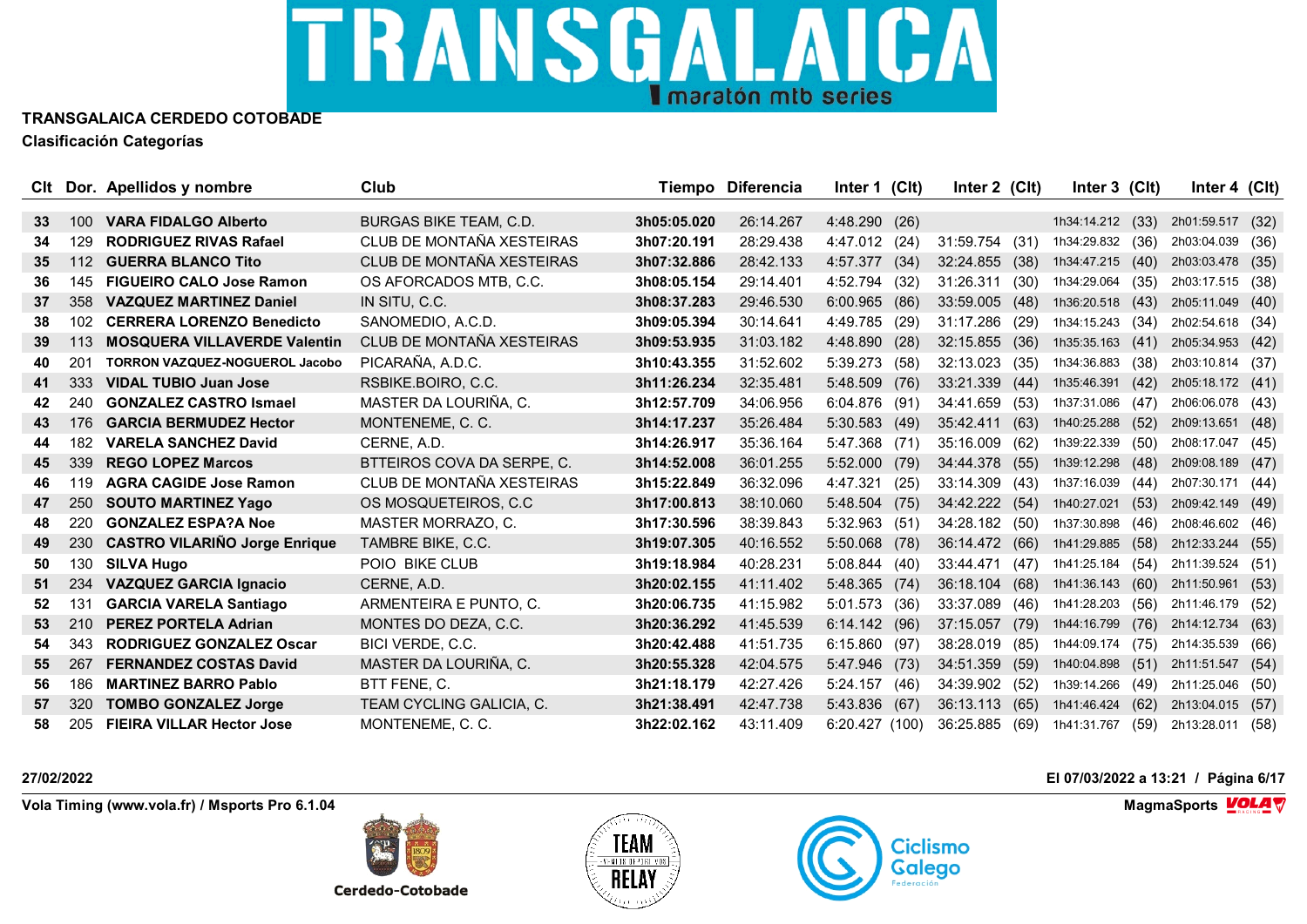

|    |     | CIt Dor. Apellidos y nombre             | Club                          |             | Tiempo Diferencia | Inter 1 (Clt)    | Inter 2 (CIt)     | Inter $3$ (CIt)  |      | Inter $4$ (Clt)  |      |
|----|-----|-----------------------------------------|-------------------------------|-------------|-------------------|------------------|-------------------|------------------|------|------------------|------|
| 59 | 168 | <b>VALES VARELA Jose Ivan</b>           | BTT TRASDEZA, C.              | 3h22:27.143 | 43:36.390         | 5:59.226         |                   | 1h42:50.875      |      | 2h13:37.032      |      |
| 60 | 272 | NUNEZ DOMINGUEZ Ivan                    |                               | 3h22:30.353 | 43:39.600         | (82)             | 36:57.083 (73)    |                  | (65) |                  | (59) |
|    |     |                                         | MONFORTE, C.C.                |             |                   | 5:35.957<br>(54) | 34:44.824 (56)    | 1h41:28.794      | (57) | 2h12:42.783      | (56) |
| 61 | 188 | <b>QUINTEIRO LATAS Jose Manuel</b>      | BTT TRASDEZA, C.              | 3h22:49.291 | 43:58.538         | 5:47.003<br>(70) | 37:00.455<br>(75) | 1h42:57.026      | (66) | 2h13:40.976      | (60) |
| 62 | 251 | <b>CORDO LAGE Simon</b>                 | X BIKES, C.C.                 | 3h24:20.345 | 45:29.592         | 6:49.389 (107)   | 37:40.674 (80)    | 1h43:34.270      | (72) | 2h14:34.032 (65) |      |
| 63 | 148 | <b>MACEIRAS FIGUEIRAS Adrian</b>        | MUROS, C.C.                   | 3h24:39.263 | 45:48.510         | 5:42.263<br>(63) | 37:03.643 (76)    | 1h43:03.164      | (69) | 2h15:57.736      | (67) |
| 64 | 284 | <b>CANOSA DOMINGUEZ Daniel Placido</b>  | MUROS, C.C.                   | 3h24:39.925 | 45:49.172         | 5:34.632<br>(52) | 34:38.005<br>(51) | 1h42:13.687      | (64) | 2h14:24.757      | (64) |
| 65 | 139 | <b>GALLARDO LAGO Alfonso</b>            | MUROS, C.C.                   | 3h24:40.111 | 45:49.358         | 5:38.813<br>(56) | 37:04.744 (77)    | 1h43:03.805      | (70) | 2h16:03.175      | (68) |
| 66 | 315 | <b>PAREDES RODRIGUEZ Ruben</b>          | BTTEIROS COVA DA SERPE. C.    | 3h25:38.055 | 46:47.302         | 6:00.928<br>(85) | 36:16.229<br>(67) | 1h43:00.853      | (68) | 2h14:07.344 (62) |      |
| 67 | 340 | <b>GONZALEZ DIAZ Gonzalo</b>            | MONFORTE, C.C.                | 3h27:24.261 | 48:33.508         | 5:41.277<br>(62) | 38:25.017<br>(84) | 1h45:47.828      | (79) | 2h17:47.797      | (72) |
| 68 | 274 | <b>PEDREIRA ASENSIO Adrian</b>          | SEIXO BRANCO, C.C.            | 3h27:39.109 | 48:48.356         | 5:47.867 (72)    | 35:09.831<br>(61) | 1h45:36.815 (78) |      | 2h19:52.695 (76) |      |
| 69 | 159 | <b>RIEIRO ESPASANDIN David</b>          | MTB DUBRA, C.                 | 3h27:48.000 | 48:57.247         | 5:40.910(61)     | 36:46.136<br>(70) | 1h43:57.135      | (73) | 2h17:40.578      | (71) |
| 70 | 163 | <b>MORANDEIRA MATA Ivan</b>             | MONTE XALO, P.C.              | 3h28:15.299 | 49:24.546         | 5:23.154 (44)    | 36:56.094 (72)    | 1h43:07.333      | (71) | 2h17:35.844 (70) |      |
| 71 | 305 | <b>MUIÑO RIAL Manuel</b>                | SEIXO BRANCO, C.C.            | 3h31:36.286 | 52:45.533         | 5:49.458 (77)    | 38:21.503<br>(81) | 1h47:25.949      | (84) | 2h21:56.939      | (83) |
| 72 | 244 | <b>OTERO IGLESIAS Carlos</b>            | ATENAS RUNNING VDA, C.        | 3h32:14.502 | 53:23.749         | 6:21.605 (102)   | 38:48.501<br>(88) | 1h47:01.589      | (83) | 2h20:55.625 (78) |      |
| 73 | 237 | <b>SEOANE RIVEIRA Jose</b>              | SADA, C.C.                    | 3h32:33.417 | 53:42.664         | 5:40.334 (59)    | 37:10.347<br>(78) | 1h44:42.145      | (77) | 2h18:29.283      | (73) |
| 74 | 135 | <b>REBOREDO GONZALEZ Manuel Alberto</b> | BTT TRASDEZA, C.              | 3h32:36.180 | 53:45.427         | 5:59.417<br>(83) | 38:22.487<br>(82) | 1h46:03.168      | (81) | 2h19:39.453      | (75) |
| 75 | 197 | <b>FERNANDEZ SCHEDLER Samuel</b>        | CODIGO BIKE TEAM, C.          | 3h33:09.551 | 54:18.798         | 5:31.063<br>(50) | 34:01.674 (49)    | 1h41:38.763      | (61) | 2h17:22.109      | (69) |
| 76 | 224 | <b>VAZQUEZ FEIJOO Jose Antonio</b>      | <b>BURGAS BIKE TEAM, C.D.</b> | 3h33:20.390 | 54:29.637         | $6:05.475$ (92)  | 38:46.579<br>(87) | 1h47:28.530      | (85) | 2h20:08.141 (77) |      |
| 77 | 165 | <b>FERNANDEZ RIOS Alejandro</b>         | O TRISQUEL, C.C.              | 3h33:40.503 | 54:49.750         | 5:42.584 (64)    | 38:49.066<br>(89) | 1h47:43.508      | (87) | 2h21:41.423      | (81) |
| 78 | 382 | <b>BARCALA FARTO Aitor</b>              | BIKE O FACHO, C.              | 3h33:59.991 | 55:09.238         | 6:20.621(101)    | 39:46.393<br>(94) | 1h50:55.773      | (92) | 2h23:53.217      | (86) |
| 79 | 22  | <b>BREIJO MARTINEZ Yago</b>             | CLUB DE MONTAÑA XESTEIRAS     | 3h34:31.733 | 55:40.980         | 5:06.921<br>(38) | 34:59.706<br>(60) | 1h47:44.291      | (88) | 2h21:34.039      | (80) |
| 80 | 235 | <b>DOMINGUEZ BERMUDEZ Antonio</b>       | SEO, C.                       | 3h34:53.276 | 56:02.523         | 7:05.108 (111)   | 39:50.869<br>(96) | 1h45:50.116      | (80) | 2h18:29.726      | (74) |
| 81 | 143 | <b>POSE MOSQUERA Marcos</b>             | BIKESTRADA, P.C.              | 3h35:07.284 | 56:16.531         | 5:17.745<br>(41) | 34:49.065<br>(58) | 1h43:00.186      | (67) | 2h22:23.751      | (85) |
| 82 | 150 | <b>VIDAL SANDE Fernando</b>             | MUROS, C.C.                   | 3h36:30.905 | 57:40.152         | 5:22.393 (42)    | 36:10.044<br>(64) | 1h43:57.246      | (74) | 2h21:24.758      | (79) |
| 83 | 238 | <b>AMOEDO GARRIDO Gonzalo</b>           | FORNELOS DE MONTES, A. D.     | 3h37:32.510 | 58:41.757         | $6:10.042$ (94)  | 39:09.151<br>(91) | 1h47:42.168      | (86) | 2h22:01.181      | (84) |
| 84 | 392 | <b>BECERRA ARCAS Alberto</b>            | JARNACHAS, A.D.               | 3h39:36.044 | 1h00:45.291       | 6:03.124<br>(89) | 38:24.595<br>(83) | 1h47:00.260      | (82) | 2h21:55.079      | (82) |

**Vola Timing (www.vola.fr) / Msports Pro 6.1.04 MagmaSports VOLA**  $\mathbf{\nabla}$ 

**Cerdedo-Cotobade** 





**27/02/2022 El 07/03/2022 a 13:21 / Página 7/17**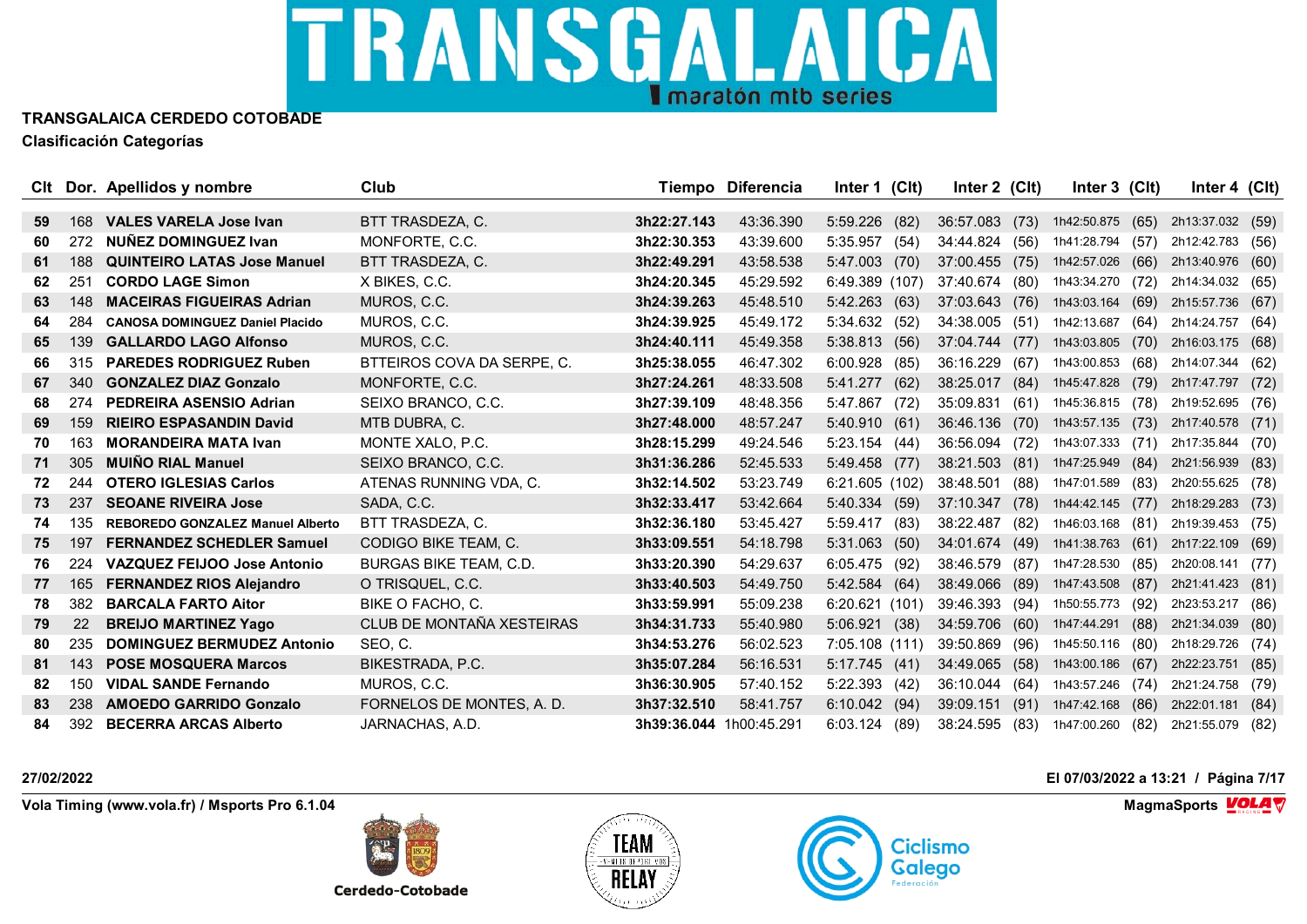

|                 |     | CIt Dor. Apellidos y nombre          | Club                  |                         | Tiempo Diferencia | Inter 1 $(CIt)$ | Inter $2$ (Clt)   | Inter 3 (Clt)                                       | Inter 4 $(CIt)$   |      |
|-----------------|-----|--------------------------------------|-----------------------|-------------------------|-------------------|-----------------|-------------------|-----------------------------------------------------|-------------------|------|
| 85              | 293 | <b>GONZALEZ CALVO Jacobo</b>         | ERASTAQUI, C.C.       | 3h40:43.730 1h01:52.977 |                   | 6:44.955 (104)  | 40:07.862 (98)    | 1h48:45.669<br>(90)                                 | 2h25:33.291 (88)  |      |
| 86              | 199 | <b>SUAREZ ALBELA Manuel Jose</b>     | RIBADOULLA, A.S.D.    | 3h42:32.937 1h03:42.184 |                   | 5:24.734 (47)   | 36:59.401<br>(74) | 1h48:01.990<br>(89)                                 | 2h24:16.979 (87)  |      |
| 87              | 206 | POUSO SOÑORA Angel                   | TOXO, P.C.            | 3h45:10.620 1h06:19.867 |                   | 6:07.079 (93)   | 38:35.095 (86)    | 1h48:48.790 (91)                                    | 2h26:04.204       | (89) |
| 88              | 171 | <b>ALONSO MIGUEZ Juan Manuel</b>     | SANOMEDIO, A.C.D.     | 3h46:35.351 1h07:44.598 |                   | 5:46.756 (69)   | 38:50.019 (90)    | 1h51:51.735 (94)                                    | 2h28:22.301 (91)  |      |
| 89              | 166 | <b>MIRAMONTES IGLESIAS Ruben</b>     | BICI TOUPAS, C.C.     | 3h47:39.494 1h08:48.741 |                   | $5:38.022$ (55) | 39:37.023 (92)    | 1h51:16.105 (93)                                    | 2h29:14.026 (92)  |      |
| 90              | 178 | <b>MEJUTO FERNANDEZ Anibal</b>       | CERNE, A.D.           | 3h52:12.900 1h13:22.147 |                   | 6:04.249(90)    | 39:42.433 (93)    | 1h52:55.194 (96)                                    | 2h28:16.252 (90)  |      |
| 91              | 399 | <b>BELLO DOMINGUEZ Alejandro</b>     | SEIXO BRANCO, C.C.    | 3h53:43.884 1h14:53.131 |                   | 6:58.018(110)   | 43:06.947 (104)   | 1h57:43.923 (100)                                   | 2h36:03.386 (95)  |      |
| 92              | 294 | <b>BUJIA TOURON Simon</b>            | KLAE VELOSPORT, C.    | 3h54:13.619 1h15:22.866 |                   | 5:59.680(84)    | 40:02.845 (97)    | 1h52:47.154 (95)                                    | 2h35:37.629 (94)  |      |
| 93              | 385 | <b>NIETO IGLESIAS Domingo</b>        | RIBADUMIA, C.C.       | 3h56:19.231 1h17:28.478 |                   | 5:55.715(81)    |                   | 41:36.784 (100) 1h55:54.948 (98)                    | 2h33:16.675 (93)  |      |
| 94              | 268 | <b>ROMERO TRABAZO Manuel Emilio</b>  | MONTES DO DEZA, C.C.  | 4h02:19.137 1h23:28.384 |                   | 6:49.446 (108)  |                   | 44:08.869 (110) 1h56:56.933 (99)                    | 2h37:12.363 (96)  |      |
| 95 <sup>°</sup> | 236 | <b>BALEATO CALVIÑO Jesus Manuel</b>  | SEO, C.               | 4h02:31.442 1h23:40.689 |                   | 7:05.248(112)   |                   | 43:15.572 (106) 1h58:40.809 (102) 2h40:02.402 (98)  |                   |      |
| 96              | 281 | FERNANDEZ VAZQUEZ Diego              | SEO, C.               | 4h02:53.658 1h24:02.905 |                   | 6:16.344(98)    |                   | 44:25.463 (111) 2h01:18.827 (105) 2h42:38.045 (99)  |                   |      |
| 97              | 132 | <b>SUAREZ VARELA Joaquin Ignacio</b> | BTT TROTACUMES, C.    | 4h08:13.359 1h29:22.606 |                   | 5:43.305(66)    |                   | 43:13.556 (105) 1h58:35.541 (101) 2h39:57.551 (97)  |                   |      |
| 98              | 355 | <b>MACHADO ARAUJO Diego</b>          | MPC TERRAS DE CEA, C. | 4h15:20.129 1h36:29.376 |                   | 5:29.604(48)    | 32:39.067 (39)    | 1h34:07.122 (32)                                    | 2h50:06.177 (102) |      |
| 99              | 362 | <b>RODRIGUEZ GALLEGO Daniel</b>      | MPC TERRAS DE CEA, C. | 4h15:20.502 1h36:29.749 |                   | 6:48.725(106)   |                   | 42:44.751 (102) 1h59:49.123 (103) 2h49:53.919 (101) |                   |      |
| 100             | 352 | <b>JIMENEZ RODRIGUEZ Cristobal</b>   | <b>TERRAS DE CEA</b>  | 4h15:21.584 1h36:30.831 |                   | 6:50.033(109)   |                   | 43:00.501 (103) 1h59:53.968 (104) 2h49:49.138 (100) |                   |      |
| 101             | 332 | <b>TORRENS BORREL Javier</b>         | XTREMBIKE, C.C.       | 4h18:35.624 1h39:44.871 |                   | 7:40.764 (114)  |                   | 44:05.657 (109) 2h04:42.774 (108)                   | 2h51:13.584 (104) |      |
| 102             | 373 | <b>GOYANES Miquel</b>                | MONFORTE, C.C.        | 4h22:31.273 1h43:40.520 |                   | 6:01.497(87)    |                   | 43:58.674 (107) 2h03:30.497 (107) 2h51:05.099 (103) |                   |      |

### **MASTER 40**

| 12 RODRIGUEZ RIVAS Antonio | OURENSE TERMAL, C.C.      | 2h41:56.062 |       | 4:06.786 (2)              |  | 26:38.756 (1) 1h21:36.773 (1) 1h45:25.229 (2)                        |
|----------------------------|---------------------------|-------------|-------|---------------------------|--|----------------------------------------------------------------------|
| 13 NOVOA PEREZ Jorge       | BURGAS BIKE TEAM. C.D.    | 2h41:56.066 | 0.004 |                           |  | 4:08.270 (3) 26:54.812 (3) 1h22:57.201 (4) 1h46:26.518 (3)           |
| 10 ROLLANO VILABOA Abel    | VAGALUME, C.              | 2h45:14.029 |       |                           |  | 3:17.967 4:04.218 (1) 28:56.733 (11) 1h25:06.672 (6) 1h48:43.579 (5) |
| 33 PEREIRA SUAREZ Ivan     | CLUB DE MONTAÑA XESTEIRAS | 2h45:35.225 |       | 3:39.163   4:09.250   (4) |  | 27:04.563 (4)  1h22:40.913 (3)  1h47:04.487 (4)                      |

**Vola Timing (www.vola.fr) / Msports Pro 6.1.04 MagmaSports VOLA**  $\mathbf{\nabla}$ 

**Cerdedo-Cotobade** 





**27/02/2022 El 07/03/2022 a 13:21 / Página 8/17**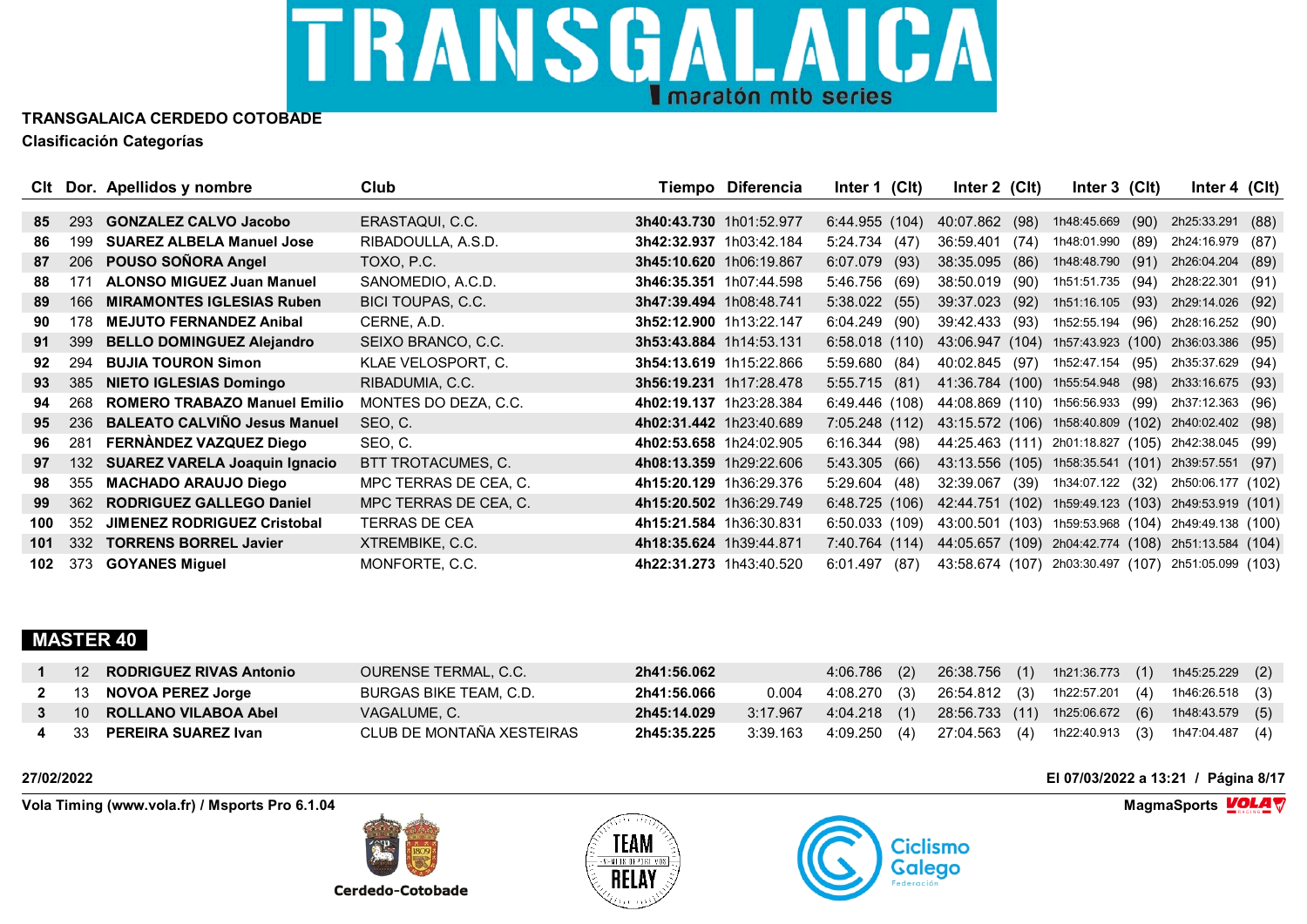

|    |     | CIt Dor. Apellidos y nombre          | Club                        |             | Tiempo Diferencia | Inter 1 (Clt)   |      | Inter 2 (Clt)      |      | Inter 3 (Clt)    |      | Inter 4 $(Clt)$  |      |
|----|-----|--------------------------------------|-----------------------------|-------------|-------------------|-----------------|------|--------------------|------|------------------|------|------------------|------|
| 5  | 25  | <b>ABEAL ORGEIRA Jorge</b>           | 3AG, C.D.                   | 2h48:35.052 | 6:38.990          | 4:12.791        | (8)  | 27:39.319          | (7)  | 1h25:16.901      | (8)  | 1h50:10.416      | (8)  |
| 6. | 19  | <b>FERNANDEZ PAMPIN Yago</b>         | BICI VERDE, C.C.            | 2h48:59.654 | 7:03.592          | 4:12.373        | (7)  | 28:12.906          | (8)  | 1h25:16.880      | (7)  | 1h49:33.057      |      |
| 7  | 26  | <b>VALE GARCIA Marcos</b>            | <b>GRAFICAS LAR, P.C.</b>   | 2h50:04.525 | 8:08.463          | 4:11.148        |      | 29:30.389          | (13) | 1h26:52.744      | (12) | 1h52:09.243      | (6)  |
| 8  | 16  | <b>MONTES VARELA Marcos</b>          | CLUB DE MONTAÑA XESTEIRAS   | 2h50:05.301 |                   |                 | (6)  |                    |      |                  |      |                  | (11) |
|    |     |                                      |                             |             | 8:09.239          | 4:09.392        | (5)  | 28:48.436          | (10) | 1h25:39.242 (10) |      | 1h51:55.275      | (10) |
| 9  | 61  | <b>REGUEIRA RIVELA Jose Manuel</b>   | CHANTADINO, C.C.            | 2h50:46.975 | 8:50.913          | 4:14.503(10)    |      | 27:16.702          | (5)  | 1h24:12.881      | (5)  | 1h50:07.367      | (7)  |
| 10 | 44  | <b>GARCIA DOMINGUEZ Sergio</b>       | EL PUERTO BWS. C.           | 2h50:50.193 | 8:54.131          | 4:24.551        | (19) | 28:35.593          | (9)  | 1h26:17.680      | (11) | 1h51:09.055      | (9)  |
| 11 | 59  | <b>SUAREZ Jose Manuel</b>            | BICI O CON, C.              | 2h50:54.941 | 8:58.879          | 4:27.614(21)    |      | 29:39.074 (15)     |      | 1h27:20.696      | (14) | 1h52:36.759      | (13) |
| 12 | 183 | <b>GOMEZ BESTILLEIRO Jose Manuel</b> | CLUB DE MONTAÑA XESTEIRAS   | 2h51:56.621 | 10:00.559         | 4:53.280 (43)   |      | 29:47.895          | (17) | 1h27:19.182 (13) |      | 1h52:29.029      | (12) |
| 13 | 49  | <b>LORENZO BALSA Jorge</b>           | TRES LUNAS VALDEORRAS, C.D. | 2h53:26.828 | 11:30.766         | 4:19.972 (15)   |      | 29:52.935          | (18) | 1h27:30.925      | (16) | 1h53:30.197      | (14) |
| 14 | 69  | PEÑA ALVAREZ Marcos                  | 3AG, C.D.                   | 2h55:40.038 | 13:43.976         | $4:15.262$ (13) |      | 29:39.155          | (16) | 1h27:53.244      | (17) | 1h54:44.469 (15) |      |
| 15 | 70  | <b>MASCATO FERNANDEZ Yago</b>        | TOXO, P.C.                  | 2h57:36.367 | 15:40.305         | 4:31.704        | (27) | 30:28.278          | (23) | 1h30:43.968      | (22) | 1h57:27.126      | (19) |
| 16 | 62  | <b>CASTRO LOPEZ Rafael</b>           | ATLETICO AGUZO, C.D.        | 2h57:47.277 | 15:51.215         | 4:32.021        | (28) | 40h29:52.255 (134) |      | 1h29:28.144      | (19) | 1h56:00.196      | (17) |
| 17 | 177 | <b>COUSILLAS FIGUEIRAS Gines</b>     | 3AG, C.D.                   | 2h58:18.910 | 16:22.848         | 4:58.097        | (47) | 31:01.465          | (26) | 1h31:24.147      | (25) | 1h58:09.266      | (21) |
| 18 | 98  | <b>CARDOSO COSTA Nelson Jose</b>     | OS MOSQUETEIROS, C.C.       | 2h58:23.097 | 16:27.035         | 4:28.063        | (22) | 30:13.185          | (20) | 1h29:26.476      | (18) | 1h56:30.291      | (18) |
| 19 | 58  | <b>NEIRA DIEGUEZ Alberto</b>         | CLUB DE MONTAÑA XESTEIRAS   | 2h58:43.709 | 16:47.647         | 4:23.004        | (17) | 29:35.615          | (14) | 1h27:29.042      | (15) | 1h55:14.283      | (16) |
| 20 | 114 | <b>BARREIRO MALVIDO Santiago</b>     | MASTER MORRAZO, C.          | 2h59:26.132 | 17:30.070         | 4:34.242 (29)   |      | 30:54.059          | (24) | 1h31:17.767      | (24) | 1h58:59.019      | (25) |
| 21 | 18  | <b>VALIÑA AMEIJENDA Carlos</b>       | 3AG, C.D.                   | 3h00:13.554 | 18:17.492         | 4:30.272 (24)   |      | 30:27.457          | (22) | 1h32:10.323      | (27) | 1h58:53.001      | (23) |
| 22 | 57  | <b>LOIS BARREIRO Ernesto</b>         | BELA OTERO, C.C.            | 3h00:14.083 | 18:18.021         | 4:23.760 (18)   |      | 30:26.356          | (21) | 1h31:06.318      | (23) | 1h58:14.776      | (22) |
| 23 | 173 | <b>SILVA GARCIA Javier</b>           | OS AFORCADOS MTB, C.C.      | 3h00:14.934 | 18:18.872         | 4:52.483        | (42) | 31:00.041          | (25) | 1h31:25.917      | (26) | 1h58:08.212      | (20) |
| 24 | 36  | <b>LODEIRO RODRIGUEZ Jose Javier</b> | TAMBRE BIKE, C.C.           | 3h02:09.055 | 20:12.993         | 4:28.137        | (23) | 30:05.403          | (19) | 1h30:43.306      | (21) | 1h58:58.463      | (24) |
| 25 | 269 | <b>MUÑIZ ALVAREZ Juan Jose</b>       | O GROVE, C.C.               | 3h05:06.829 | 23:10.767         | 5:29.783        | (61) | 33:03.903          | (43) | 1h34:35.402      | (37) | 2h02:08.916      | (28) |
| 26 | 336 | <b>FONTAN TRONCOSO Roberto</b>       | CORBELO, C.C.               | 3h05:47.405 | 23:51.343         | 5:31.062 (63)   |      | 33:28.016          | (47) | 1h35:13.594      | (42) | 2h03:43.672 (34) |      |
| 27 | 77  | <b>DEZA SAEZ Ringo</b>               | CORBELO, C.C.               | 3h05:53.411 | 23:57.349         | 4:50.813        | (39) | 32:07.677          | (37) | 1h34:34.391      | (35) | 2h03:26.004      | (32) |
| 28 | 66  | <b>GARCIA DUBRA Juan</b>             | 3AG, C.D.                   | 3h06:12.301 | 24:16.239         | 4:30.620        | (25) | 32:27.433          | (41) | 1h35:34.243      | (45) | 2h03:47.656      | (36) |
| 29 | 103 | <b>FIGUEIRO CASTRO Jose Manuel</b>   | CLUB DE MONTAÑA XESTEIRAS   | 3h06:16.570 | 24:20.508         | 4:50.210        | (37) | 31:09.834          | (27) | 1h34:14.400      | (32) | 2h02:24.196      | (29) |
| 30 | 110 | <b>RODRIGUEZ Ivan</b>                | EO, C.C                     | 3h07:07.691 | 25:11.629         | 4:50.931        | (40) | 31:25.536          | (31) | 1h32:43.321      | (29) | 2h01:57.969      | (27) |

**Vola Timing (www.vola.fr) / Msports Pro 6.1.04 MagmaSports VOLA**  $\mathbf{\nabla}$ 

**Cerdedo-Cotobade** 





**27/02/2022 El 07/03/2022 a 13:21 / Página 9/17**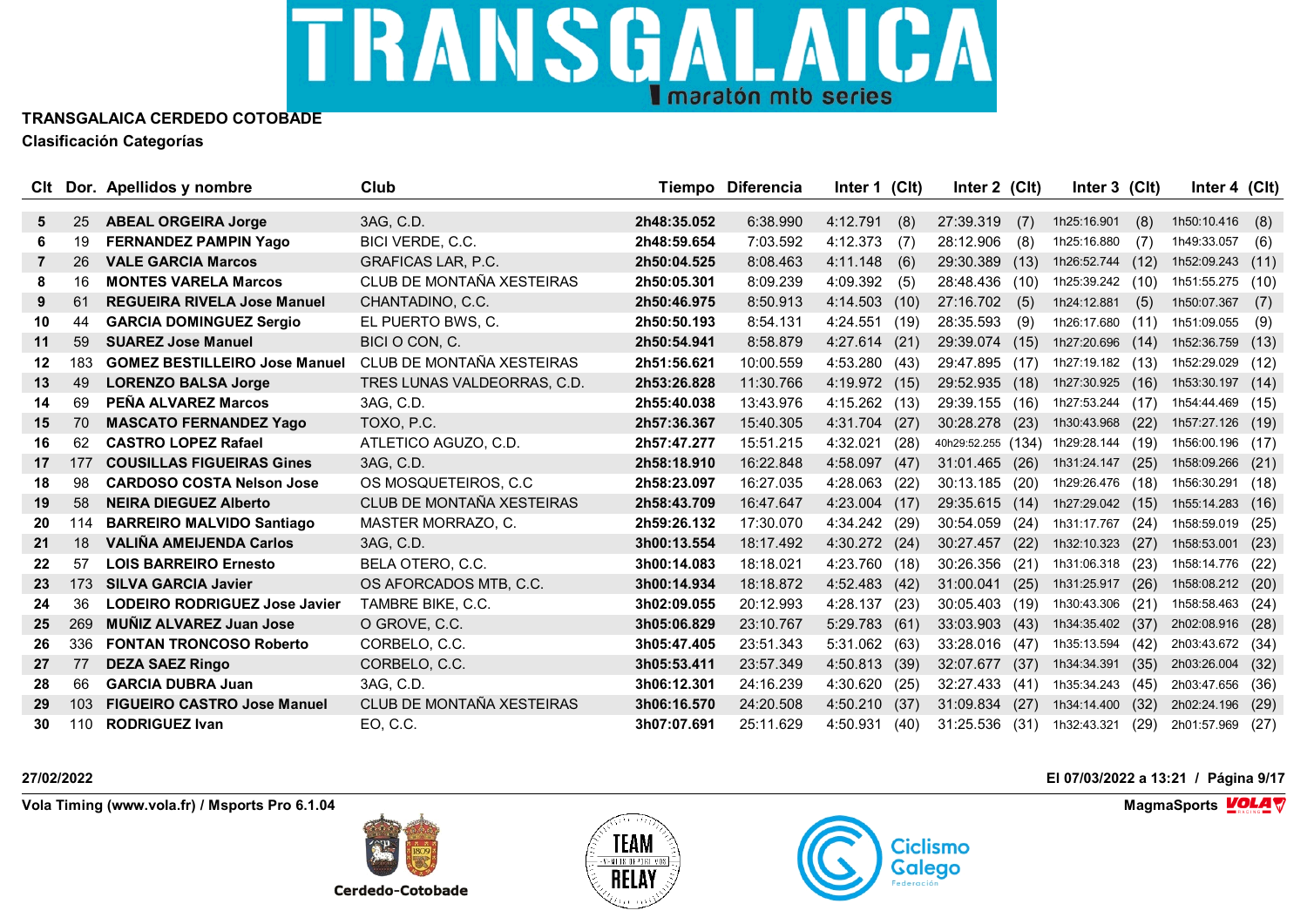

|    |     | CIt Dor. Apellidos y nombre             | Club                          |             | Tiempo Diferencia | Inter 1 (Clt)    | Inter 2 (Clt) |      | Inter 3 (Clt) |      | Inter 4 $(Clt)$  |      |
|----|-----|-----------------------------------------|-------------------------------|-------------|-------------------|------------------|---------------|------|---------------|------|------------------|------|
|    |     |                                         |                               |             |                   |                  |               |      |               |      |                  |      |
| 31 | -80 | <b>BORRAJO VILA Felix</b>               | ADO MOURE, C.C.               | 3h07:25.053 | 25:28.991         | 4:14.601(11)     | 31:18.317     | (29) | 1h32:24.822   | (28) | 2h01:30.101      | (26) |
| 32 | -74 | <b>RECAREY BECERRA Manuel Alejandro</b> | ARTEIXO-MB3, C.C.             | 3h07:59.404 | 26:03.342         | 4:26.354<br>(20) | 31:24.363     | (30) | 1h34:16.013   | (33) | 2h02:55.251      | (30) |
| 33 | 96  | <b>HERBELLO MARZAN Manuel Alberto</b>   | QUEBICI-MARCISPORT, C.        | 3h08:10.513 | 26:14.451         | 4:41.711<br>(32) | 32:08.285     | (38) | 1h34:49.762   | (38) | 2h03:45.149      | (35) |
| 34 | 104 | <b>GOMEZ GOMEZ Francisco Javie</b>      | FARTO, C.C.                   | 3h08:50.504 | 26:54.442         | 4:42.426<br>(33) | 31:59.426     | (35) | 1h34:35.381   | (36) | 2h03:25.931      | (31) |
| 35 | 54  | <b>FERREIRO MOLEDO Francisco</b>        | AVELAIÑAS, C.C.               | 3h09:20.372 | 27:24.310         | 4:44.947<br>(36) | 31:39.435     | (32) | 1h34:51.693   | (39) | 2h03:26.937      | (33) |
| 36 | 287 | <b>PENA CARAMES Fernando</b>            | MONTES DO DEZA, C.C.          | 3h10:23.603 | 28:27.541         | 6:43.778 (119)   | 37:33.691     | (84) | 1h40:37.641   | (61) | 2h08:58.229      | (52) |
| 37 | 93  | <b>SAAVEDRA ANDRADE Gustavo</b>         | TAMBRE BIKE, C.C.             | 3h10:59.988 | 29:03.926         | 4:57.704 (46)    | 32:17.638     | (39) | 1h36:04.245   | (46) | 2h04:27.055      | (38) |
| 38 | 296 | <b>BARREIRO MARTINEZ Juan Alberto</b>   | XTREMBIKE, C.C.               | 3h11:20.329 | 29:24.267         | $5:43.586$ (71)  | 34:30.223     | (59) | 1h39:00.606   | (54) | 2h07:45.502 (48) |      |
| 39 | 146 | <b>VILASO GONZALEZ Pablo</b>            | QUEBICI-MARCISPORT, C.        | 3h11:21.518 | 29:25.456         | 4:50.290<br>(38) | 33:14.707     | (45) | 1h35:13.323   | (41) | 2h04:06.947      | (37) |
| 40 | 116 | <b>RAMOS VAZQUEZ Jose Manuel</b>        | ADO MOURE, C.C.               | 3h11:30.089 | 29:34.027         | 4:51.690 (41)    | 33:47.012     | (52) | 1h36:43.101   | (49) | 2h06:55.789 (43) |      |
| 41 | 106 | <b>SUAREZ SOUTO David</b>               | QUEBICI-MARCISPORT, C.        | 3h12:22.397 | 30:26.335         | 4:36.788 (30)    | 32:02.449     | (36) | 1h34:51.959   | (40) | 2h05:31.438      | (39) |
| 42 | 81  | <b>INSUA GARCIA Isaac</b>               | OS ESFOLA ARROS, C.C.         | 3h12:56.091 | 31:00.029         | 4:43.630 (34)    | 31:48.411     | (34) | 1h36:33.218   | (47) | 2h05:35.985      | (42) |
| 43 | 398 | <b>SOLLA CASTRO Oscar</b>               | FARTO, C.C.                   | 3h13:06.557 | 31:10.495         | 6:00.466<br>(85) | 35:38.635     | (68) | 1h40:10.691   | (59) | 2h08:57.454      | (51) |
| 44 | 154 | <b>PORTO BLANCO Edelmiro</b>            | MESOIRO, C.C.                 | 3h13:07.075 | 31:11.013         | 5:07.262 (50)    | 33:54.761     | (55) | 1h37:49.958   | (51) | 2h07:42.781      | (47) |
| 45 | 253 | <b>DEUS GOMEZ Jose Manuel</b>           | OS ESFOLA ARROS, C.C.         | 3h13:09.424 | 31:13.362         | 5:32.383<br>(66) | 33:57.036     | (56) | 1h38:10.848   | (53) | 2h08:02.047      | (49) |
| 46 | 312 | <b>BUBA Martin</b>                      | CORUXO, C.C.                  | 3h13:34.719 | 31:38.657         | 5:30.045(62)     | 33:19.583     | (46) | 1h35:19.936   | (43) | 2h05:32.493      | (40) |
| 47 | 306 | <b>FERNANDEZ RIVERA Miguel Angel</b>    | TERRAS DO EUME, C.C.          | 3h14:09.617 | 32:13.555         | 5:46.313 (72)    | 34:57.995     | (62) | 1h39:01.897   | (55) | 2h07:06.057      | (45) |
| 48 | 24  | <b>GARCIA GONZALEZ Jose</b>             | <b>BURGAS BIKE TEAM, C.D.</b> | 3h15:15.328 | 33:19.266         | 4:16.772 (14)    | 31:15.318     | (28) | 1h33:09.550   | (31) | 2h05:33.782 (41) |      |
| 49 | 108 | <b>GARCIA MORRONDO Antonio</b>          | POIO BIKE CLUB                | 3h15:28.716 | 33:32.654         | 4:41.431 (31)    | 33:44.075     | (50) | 1h37:50.727   | (52) | 2h08:07.203      | (50) |
| 50 | 118 | <b>SANTIAGO MACIAS Miguel Angel</b>     | FORNELOS DE MONTES, A. D.     | 3h15:44.870 | 33:48.808         | 5:15.825<br>(54) | 33:09.246     | (44) | 1h36:43.967   | (50) | 2h07:05.061      | (44) |
| 51 | 330 | <b>JIMENEZ ESTRADA Antonio</b>          | <b>BICI VERDE, C.C.</b>       | 3h17:30.193 | 35:34.131         | 5:59.869<br>(83) | 36:16.721     | (72) | 1h41:43.696   | (71) | 2h10:48.899      | (56) |
| 52 | 365 | <b>UBEIRA VIDAL Fabian</b>              | MASTER DA LOURIÑA, C.         | 3h17:44.642 | 35:48.580         | 6:05.215(87)     | 35:43.393     | (69) | 1h40:55.982   | (65) | 2h10:24.195 (54) |      |
| 53 | 107 | <b>VAZQUEZ CARRO Javier</b>             | MONTE XALO, P.C.              | 3h17:48.873 | 35:52.811         | 4:59.392 (48)    | 33:54.622     | (54) | 1h39:40.708   | (56) | 2h10:15.618      | (53) |
| 54 | 167 | <b>MARTINEZ PEREZ Raul</b>              | NARON, C.C.                   | 3h18:42.934 | 36:46.872         | 5:14.945<br>(53) | 32:31.254     | (42) | 1h36:35.097   | (48) | 2h07:41.868      | (46) |
| 55 | 314 | <b>HERNANDO FERNANDEZ Raul</b>          | MILAGROSA, C.C.               | 3h19:06.182 | 37:10.120         | 5:51.479<br>(77) | 36:18.041     | (73) | 1h41:33.886   | (70) | 2h12:00.171      | (60) |
| 56 | 109 | <b>FERNANDEZ CANOSSA Gustavo</b>        | <b>OURENSE TERMAL, C.C.</b>   | 3h20:23.854 | 38:27.792         | 5:02.554<br>(49) | 33:48.879     | (53) | 1h40:33.636   | (60) | 2h11:38.679      | (57) |

**Vola Timing (www.vola.fr) / Msports Pro 6.1.04 MagmaSports VOLA**  $\mathbf{\nabla}$ 



**Cerdedo-Cotobade** 



### **27/02/2022 El 07/03/2022 a 13:21 / Página 10/17**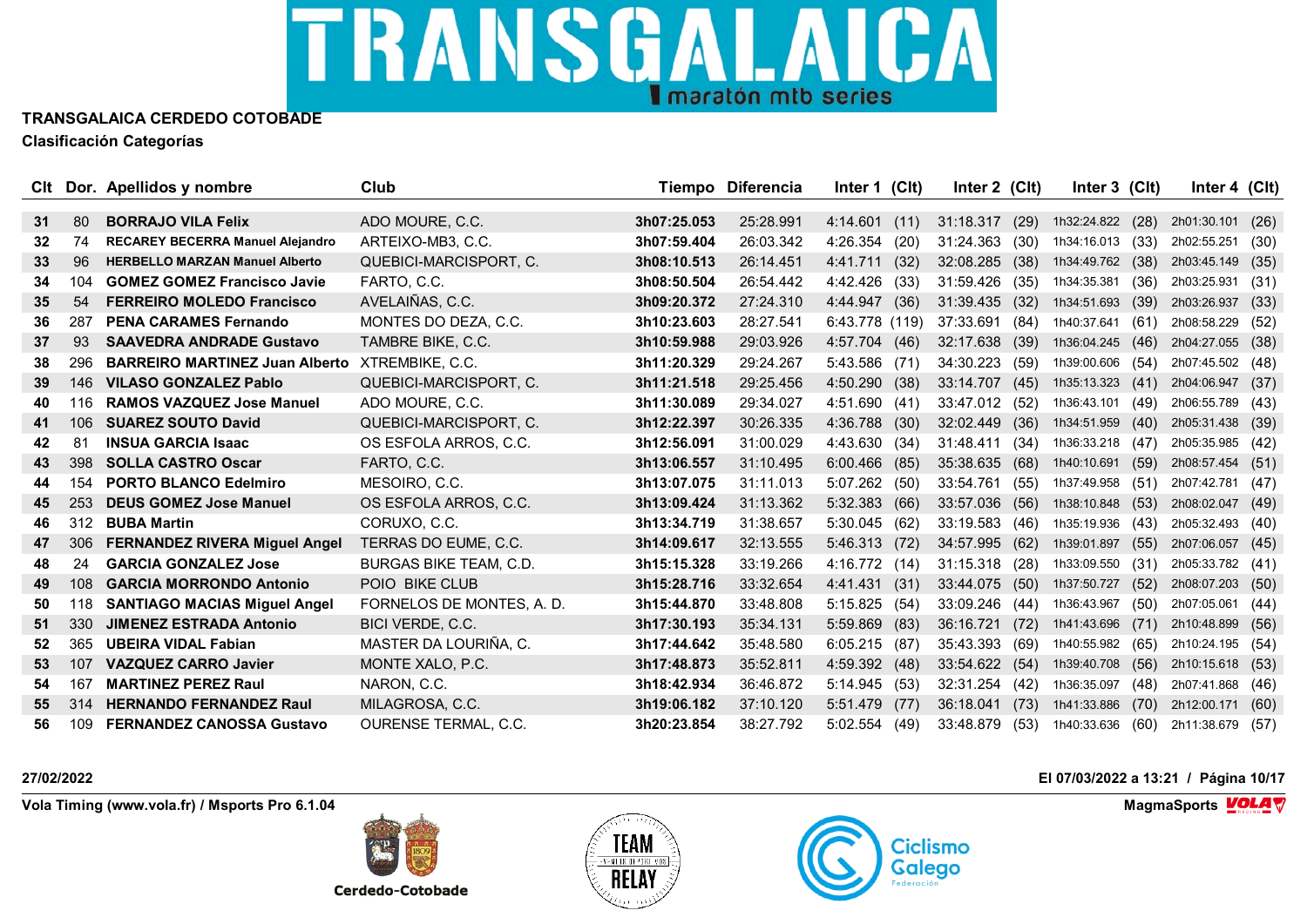

|    |     | CIt Dor. Apellidos y nombre         | Club                          |             | Tiempo Diferencia | Inter 1 (Clt)    | Inter 2 (CIt)   |      | Inter 3 (Clt)               |      | Inter 4 $(Clt)$  |      |
|----|-----|-------------------------------------|-------------------------------|-------------|-------------------|------------------|-----------------|------|-----------------------------|------|------------------|------|
|    |     |                                     |                               |             |                   |                  |                 |      |                             |      |                  |      |
| 57 | 127 | <b>JORGE BERNARDEZ Juan Carlos</b>  | MONTES DO DEZA, C.C.          | 3h20:38.407 | 38:42.345         | 5:13.293(52)     | 34:56.314 (61)  |      | 1h40:53.650 (64)            |      | 2h11:55.274      | (59) |
| 58 | 386 | <b>RAMILO MENDEZ Roberto</b>        | MASTER DA LOURIÑA. C.         | 3h21:26.300 | 39:30.238         | 6:02.343(86)     | 36:22.301       | (74) | 1h41:31.373                 | (68) | 2h13:50.261      | (66) |
| 59 | 212 | <b>ROMAN REFOJOS Sergio</b>         | VK BIKES, C.                  | 3h21:33.341 | 39:37.279         | 5:48.162(74)     | 37:07.744 (78)  |      | 1h44:28.286                 | (79) | 2h15:30.196      | (70) |
| 60 | 184 | <b>VELOSO BLANCO Diego</b>          | BICI O CON, C.                | 3h21:37.361 | 39:41.299         | 5:18.984 (58)    | 35:35.729       | (67) | 1h43:17.947 (74)            |      | 2h15:11.398      | (68) |
| 61 | 285 | <b>LORENZO VILA Esteban</b>         | BICI VERDE, C.C.              | 3h21:46.144 | 39:50.082         | $5:51.603$ (78)  | 35:14.004 (64)  |      | 1h40:09.544                 | (58) | 2h12:39.078      | (62) |
| 62 | 170 | <b>RUBIO MORENO Julio</b>           | XTREMBIKE, C.C.               | 3h22:15.543 | 40:19.481         | 5:18.318<br>(57) | 34:31.347       | (60) | 1h39:49.867                 | (57) | 2h11:49.977      | (58) |
| 63 | 124 | <b>GRAÑA RAMOS Angel</b>            | BICICLETAS CHINQUENA R.T., C. | 3h22:17.122 | 40:21.060         | 5:12.821<br>(51) | 35:32.012       | (65) | 1h41:33.668                 | (69) | 2h12:09.291      | (61) |
| 64 | 303 | <b>COUSO MARTINEZ Javier</b>        | FARTO, C.C.                   | 3h22:32.109 | 40:36.047         | $6:12.499$ (96)  | 37:10.416 (79)  |      | 1h43:22.007 (75)            |      | 2h14:33.033 (67) |      |
| 65 | 226 | <b>ESPERON SARTAL Genaro</b>        | POIO BIKE CLUB                | 3h22:54.009 | 40:57.947         | 6:11.464 (94)    | 37:29.705       | (82) | 1h42:54.174                 | (73) | 2h13:38.962      | (65) |
| 66 | 157 | RODRIGUEZ LOPEZ Rodrigo Ivan        | RIBEIRAS DO MIÑO, C.C.        | 3h22:54.123 | 40:58.061         | 5:17.582 (56)    | 36:08.448 (71)  |      | 1h44:15.795 (78)            |      | 2h15:28.133 (69) |      |
| 67 | 246 | <b>OTERO RODRIGUEZ Juan Manuel</b>  | RIBADUMIA, C.C.               | 3h24:16.993 | 42:20.931         | 5:51.875 (79)    | 35:11.098       | (63) | 1h40:45.989                 | (63) | 2h13:06.945      | (63) |
| 68 | 134 | <b>CABALLERO IGLESIAS Fernando</b>  | BICI O CON, C.                | 3h24:27.772 | 42:31.710         | 5:28.202 (60)    | 37:27.901       | (81) | 1h45:51.176                 | (83) | 2h17:55.672 (76) |      |
| 69 | 326 | <b>MODIA LOPEZ Ruben</b>            | MTC TEAM, C.                  | 3h25:46.671 | 43:50.609         | 5:46.687(73)     | 36:36.549       | (75) | 1h42:50.386                 | (72) | 2h15:32.702      | (71) |
| 70 | 187 | <b>OTERO GAMALLO Sergio</b>         | RAPIDOS DE XEVE, C            | 3h25:47.289 | 43:51.227         | 5:16.054 (55)    | 33:46.253 (51)  |      | 1h40:58.022                 | (66) | 2h13:33.991      | (64) |
| 71 | 72  | <b>GARCIA GONZALEZ Marcos</b>       | <b>BURGAS BIKE TEAM, C.D.</b> | 3h26:31.761 | 44:35.699         | 4:31.402 (26)    | 34:23.636       | (58) | 1h41:30.154                 | (67) | 2h15:36.921      | (72) |
| 72 | 225 | <b>COSTA VAZQUEZ Jesus Antonio</b>  | <b>BTT ULTREIA, C.</b>        | 3h27:25.259 | 45:29.197         | 5:32.115(65)     | 33:37.513 (49)  |      | 1h47:26.929                 | (85) | 2h17:15.064 (74) |      |
| 73 | 366 | <b>GONZALEZ SOUTO Luis</b>          | BTT TRASDEZA, C.              | 3h27:25.818 | 45:29.756         | 6:38.370(115)    | 38:36.036 (91)  |      | 1h44:54.597                 | (82) | 2h16:31.019      | (73) |
| 74 | 351 | <b>MARTIN VARELA Alberto</b>        | BICI O CON. C.                | 3h28:31.845 | 46:35.783         | $6:13.285$ (98)  | 38:19.979       | (89) | 1h47:41.498 (87)            |      | 2h19:25.205 (79) |      |
| 75 | 185 | <b>MARTINEZ CHEDAS Jesus Ramon</b>  | ESMELLE, C.                   | 3h28:33.959 | 46:37.897         | 5:24.492 (59)    | 36:55.957 (77)  |      | 1h44:33.425                 | (80) | 2h18:19.766      | (78) |
| 76 | 160 | <b>IGLESIAS ARNEJO Jose</b>         | MTB DUBRA, C.                 | 3h29:43.478 | 47:47.416         | 5:40.653 (70)    | 36:51.643 (76)  |      | 1h44:02.367                 | (76) | 2h17:42.595      | (75) |
| 77 | 252 | <b>GOMEZ SUEIRO Ivan</b>            | BICICLETAS CHINQUENA R.T., C. | 3h31:56.987 | 50:00.925         | 6:20.957(102)    | 39:53.376 (102) |      | 1h48:30.989                 | (89) | 2h22:05.117      | (84) |
| 78 | 346 | <b>NOGUEIRA CANCELA Javier</b>      | CORBELO, C.C.                 | 3h32:03.868 | 50:07.806         | 6:23.305 (104)   | 38:10.603 (87)  |      | 1h48:43.859                 | (92) | 2h22:13.391      | (85) |
| 79 | 202 | <b>QUINTEIRO ANTOLIN Tomas Luis</b> | BICI VERDE, C.C.              | 3h32:05.089 | 50:09.027         | 6:00.384(84)     | 37:36.244       | (85) | 1h45:56.248                 | (84) | 2h20:04.392      | (80) |
| 80 | 243 | <b>OTERO MOURE Eduardo</b>          | OROSO, C.C.                   | 3h33:05.918 | 51:09.856         | 5:35.092<br>(68) | 35:32.846       | (66) | 1h44:11.026                 | (77) | 2h18:15.078 (77) |      |
| 81 | 203 | <b>VAZQUEZ URBINA Juan Carlos</b>   | BTT TRASDEZA, C.              | 3h33:43.151 | 51:47.089         | 6:37.146(114)    | 38:28.722 (90)  |      | 1h50:56.515 (100)           |      | 2h22:29.446      | (87) |
| 82 | 384 | <b>DIOS COCHON Manuel</b>           | POIO BIKE CLUB                | 3h33:54.932 | 51:58.870         | 6:18.683(101)    |                 |      | 39:53.751 (103) 1h48:57.238 | (96) | 2h21:22.111      | (82) |

**Vola Timing (www.vola.fr) / Msports Pro 6.1.04 MagmaSports VOLA**  $\mathbf{\nabla}$ 



**Cerdedo-Cotobade** 



### **27/02/2022 El 07/03/2022 a 13:21 / Página 11/17**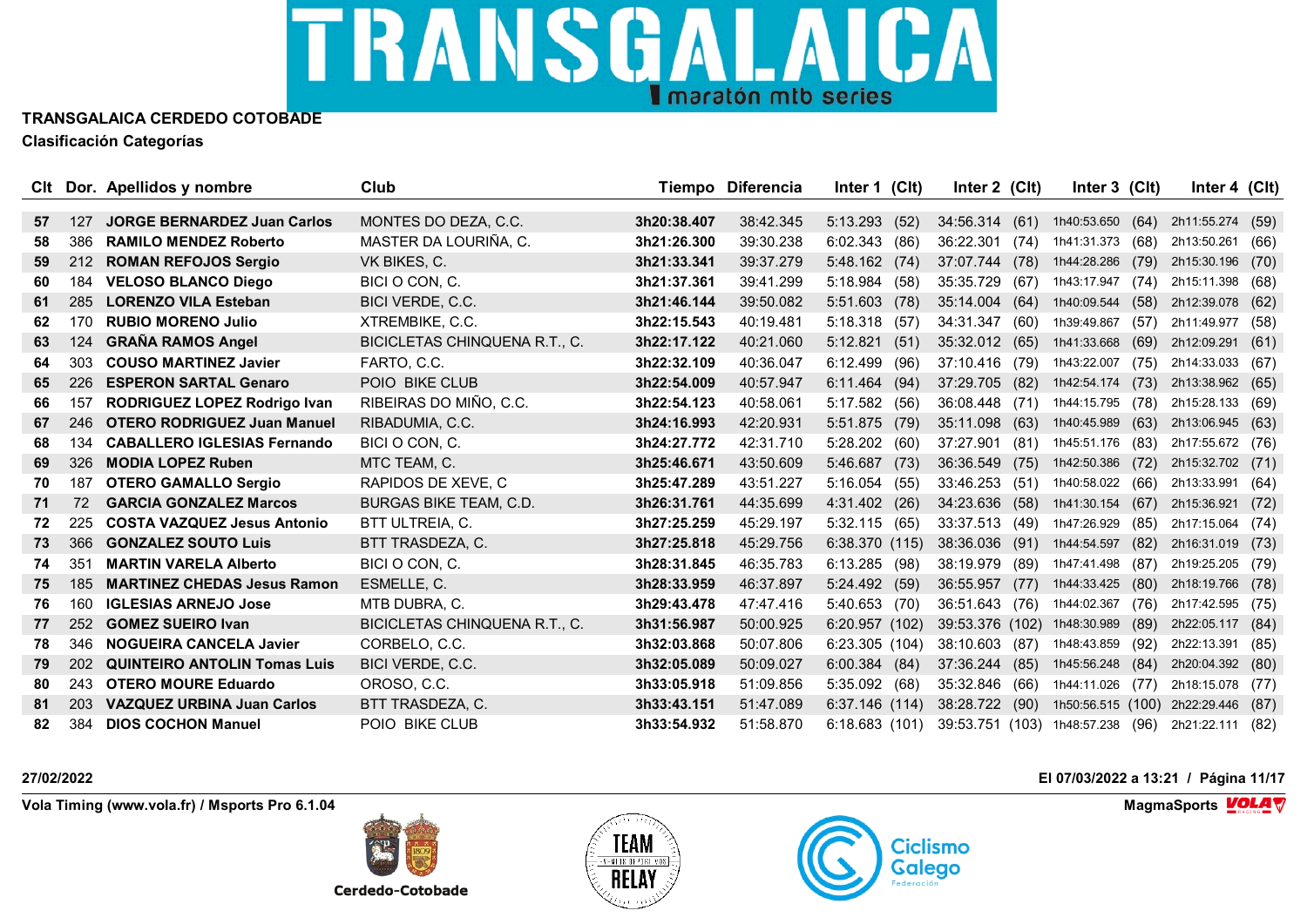

|     |     | CIt Dor. Apellidos y nombre           | Club                            |                         | Tiempo Diferencia | Inter 1 (Clt)                                                     | Inter $2$ (Clt)                                     | Inter 3 (CIt)    | Inter 4 $(Clt)$                    |      |
|-----|-----|---------------------------------------|---------------------------------|-------------------------|-------------------|-------------------------------------------------------------------|-----------------------------------------------------|------------------|------------------------------------|------|
|     |     |                                       |                                 |                         |                   |                                                                   |                                                     |                  |                                    |      |
| 83  | 257 | <b>CALVO MANTEIGA Jose</b>            | MONTES DO DEZA, C.C.            | 3h35:06.459             | 53:10.397         | 6:48.326 (122)                                                    | 40:25.486 (108) 1h47:29.308 (86)                    |                  | 2h21:38.282                        | (83) |
| 84  | 247 | <b>BARJA SORDO Jose Angel</b>         | COYOTE PEDAL TERRA CHA, C.      | 3h35:50.455             | 53:54.393         | 6:24.776(107)                                                     | 38:59.518 (92)                                      | 1h48:37.075 (91) | 2h22:32.752 (88)                   |      |
| 85  | 233 | <b>LOPEZ GONZALEZ Ruben</b>           | <b>BURGAS BIKE TEAM, C.D.</b>   | 3h37:36.559             | 55:40.497         | 5:49.519 (76)                                                     | 38:18.361 (88)                                      | 1h48:17.210 (88) | 2h23:07.836                        | (90) |
| 86  | 308 | <b>RODRIGUEZ GOMEZ Alberto</b>        | <b>GRUPETA PAN DE ZARKO. C.</b> | 3h37:50.843             | 55:54.781         | 7:02.925 (127)                                                    | 40:27.877 (110) 1h51:30.864 (102) 2h25:15.266 (92)  |                  |                                    |      |
| 87  | 279 | <b>MATO CAMIÑO Jose Miguel</b>        | BIKESTRADA, P.C.                | 3h38:37.543             | 56:41.481         | 6:36.185(111)                                                     | 39:42.644 (100) 1h48:52.250 (93)                    |                  | 2h24:17.656 (91)                   |      |
| 88  | 400 | <b>LUEIRO VAZQUEZ Francisco Javie</b> | OS ESFOLA ARROS, C.C.           | 3h39:04.743             | 57:08.681         | (67)<br>5:32.661                                                  | 37:27.525 (80) 1h44:43.295 (81)                     |                  | 2h21:00.548 (81)                   |      |
| 89  | 282 | <b>SAAVEDRA GONZALEZ Victor Jose</b>  | CLUB DE MONTAÑA XESTEIRAS       | 3h40:43.406             | 58:47.344         | 6:45.935(120)                                                     | 39:35.376 (97)                                      | 1h48:34.918 (90) | 2h22:13.602                        | (86) |
| 90  | 223 | <b>MENAN REGUERA Antonio Luis</b>     | FRIOL. C.C.                     | 3h42:44.514 1h00:48.452 |                   | $6:26.256$ (108)                                                  | 40:01.954 (106) 1h49:20.189 (97)                    |                  | 2h23:00.001 (89)                   |      |
| 91  | 380 | <b>GARCIA DE SA David</b>             | BICIOSOS-RIAS BAIXAS, P.C.      | 3h42:46.247 1h00:50.185 |                   | 7:30.095 (131) 41:24.315 (116) 1h52:02.775 (105) 2h29:14.799      |                                                     |                  |                                    | (95) |
| 92  | 302 | <b>SOTO VAZQUEZ Jose Antonio</b>      | MONTES DO DEZA, C.C.            | 3h43:06.200 1h01:10.138 |                   | 6:48.406 (123) 41:45.314 (119) 1h52:38.222 (107) 2h26:18.198 (93) |                                                     |                  |                                    |      |
| 93  | 317 | <b>ESTEVEZ CASALES Oscar Ramon</b>    | CHANTADINO, C.C.                | 3h44:23.580 1h02:27.518 |                   | 7:30.465 (132)                                                    | 41:41.165 (117) 1h52:03.203 (106) 2h30:44.096 (100) |                  |                                    |      |
| 94  | 254 | <b>TIRADO VAL Miguel</b>              | EL PUERTO BWS, C.               | 3h45:52.815 1h03:56.753 |                   | 6:08.800(90)                                                      | 39:15.619 (94)                                      |                  | 1h52:00.863 (104) 2h29:40.348 (97) |      |
| 95  | 383 | <b>FERNANDEZ PEREZ Marcos</b>         | DE LA FUENTE, C.C.              | 3h45:58.751 1h04:02.689 |                   | 6:35.197 (110) 39:38.579 (98) 1h51:12.442 (101) 2h32:51.339 (103) |                                                     |                  |                                    |      |
| 96  | 249 | <b>DIOS TORRES Manuel</b>             | X BIKES, C.C.                   | 3h46:01.120 1h04:05.058 |                   | 6:40.350(116)                                                     | 41:20.213 (115) 1h53:09.154 (110) 2h32:46.862 (102) |                  |                                    |      |
| 97  | 379 | <b>GONZALEZ JAR Jose Luis</b>         | MONTES DO DEZA, C.C.            | 3h46:29.982 1h04:33.920 |                   | $6:10.096$ (91)                                                   | 41:05.448 (113) 1h52:39.602 (108) 2h31:50.012 (101) |                  |                                    |      |
| 98  | 316 | <b>SANTORO ALONSO Ruben</b>           | FORNELOS DE MONTES, A. D.       | 3h48:48.106 1h06:52.044 |                   | $6:05.715$ (88)                                                   | 39:32.986 (96) 1h50:44.041 (99) 2h27:12.338 (94)    |                  |                                    |      |
| 99  | 273 | <b>GARCIA BATALLA Jose Fernando</b>   | TOXO, P.C.                      | 3h48:54.545 1h06:58.483 |                   | 6:22.655(103)                                                     | 40:26.916 (109) 1h51:59.384 (103) 2h30:35.194 (99)  |                  |                                    |      |
| 100 | 248 | <b>RODRIGUEZ BELLO Jose Manuel</b>    | COYOTE PEDAL TERRA CHA, C.      | 3h52:30.472 1h10:34.410 |                   | 6:41.527(117)                                                     | 41:48.994 (120) 1h57:22.029 (123) 2h34:01.091 (105) |                  |                                    |      |
| 101 | 214 | <b>CERDEIRA BRAVO Ruben</b>           | OS MOSQUETEIROS, C.C.           | 3h52:42.284 1h10:46.222 |                   | $6:14.286$ (99)                                                   | 42:14.962 (123) 1h55:50.144 (115) 2h33:20.699 (104) |                  |                                    |      |
| 102 | 144 | <b>VARELA MARTINEZ Roberto</b>        | SEIXO BRANCO, C.C.              | 3h53:12.907 1h11:16.845 |                   | 5:59.484 (82)                                                     | 39:49.417 (101) 1h56:10.419 (118) 2h35:55.276 (108) |                  |                                    |      |
| 103 | 227 | <b>ALVAREZ GOMEZ Nicolas</b>          | <b>MONTEFERRO BIKE CLUB</b>     | 3h55:19.007 1h13:22.945 |                   | 6:42.808(118)                                                     | 44:08.141 (129) 1h58:43.580 (124) 2h37:27.691 (112) |                  |                                    |      |
| 104 | 232 | <b>DIAZ PEREZ Alfonso</b>             | <b>MAMMOTH</b>                  | 3h57:00.832 1h15:04.770 |                   | 6:23.505(105)                                                     | 39:57.361 (104) 1h57:11.409 (122) 2h34:38.145 (106) |                  |                                    |      |
| 105 | 270 | <b>JEREZ JABATO David</b>             | BICI VERDE, C.C.                | 3h57:03.993 1h15:07.931 |                   | 6:15.546(100)                                                     | 39:09.083 (93)                                      | 1h50:26.580 (98) | 2h30:34.627                        | (98) |
| 106 | 123 | <b>GONZALEZ BERMEJO Miguel Angel</b>  | SEIXO BRANCO, C.C.              | 3h58:41.711 1h16:45.649 |                   | 5:59.165 (81)                                                     | 40:22.134 (107) 1h56:10.879 (119) 2h35:50.825 (107) |                  |                                    |      |
| 107 | 283 | <b>BOTANA BALO Fernando</b>           | OS DO MONTE BRAVO, C.C.         | 4h00:33.037 1h18:36.975 |                   | $6:10.466$ (92)                                                   | 41:42.947 (118) 1h55:53.887 (116) 2h36:58.112 (109) |                  |                                    |      |
| 108 | 245 | <b>GOMEZ VARELA David</b>             | OS DO MONTE BRAVO, C.C.         | 4h00:33.535 1h18:37.473 |                   | 6:10.776<br>(93)                                                  | 41:55.158 (121) 1h55:54.468 (117) 2h36:58.604 (110) |                  |                                    |      |

**Vola Timing (www.vola.fr) / Msports Pro 6.1.04 MagmaSports VOLA**  $\mathbf{\nabla}$ 

**Cerdedo-Cotobade** 





**27/02/2022 El 07/03/2022 a 13:21 / Página 12/17**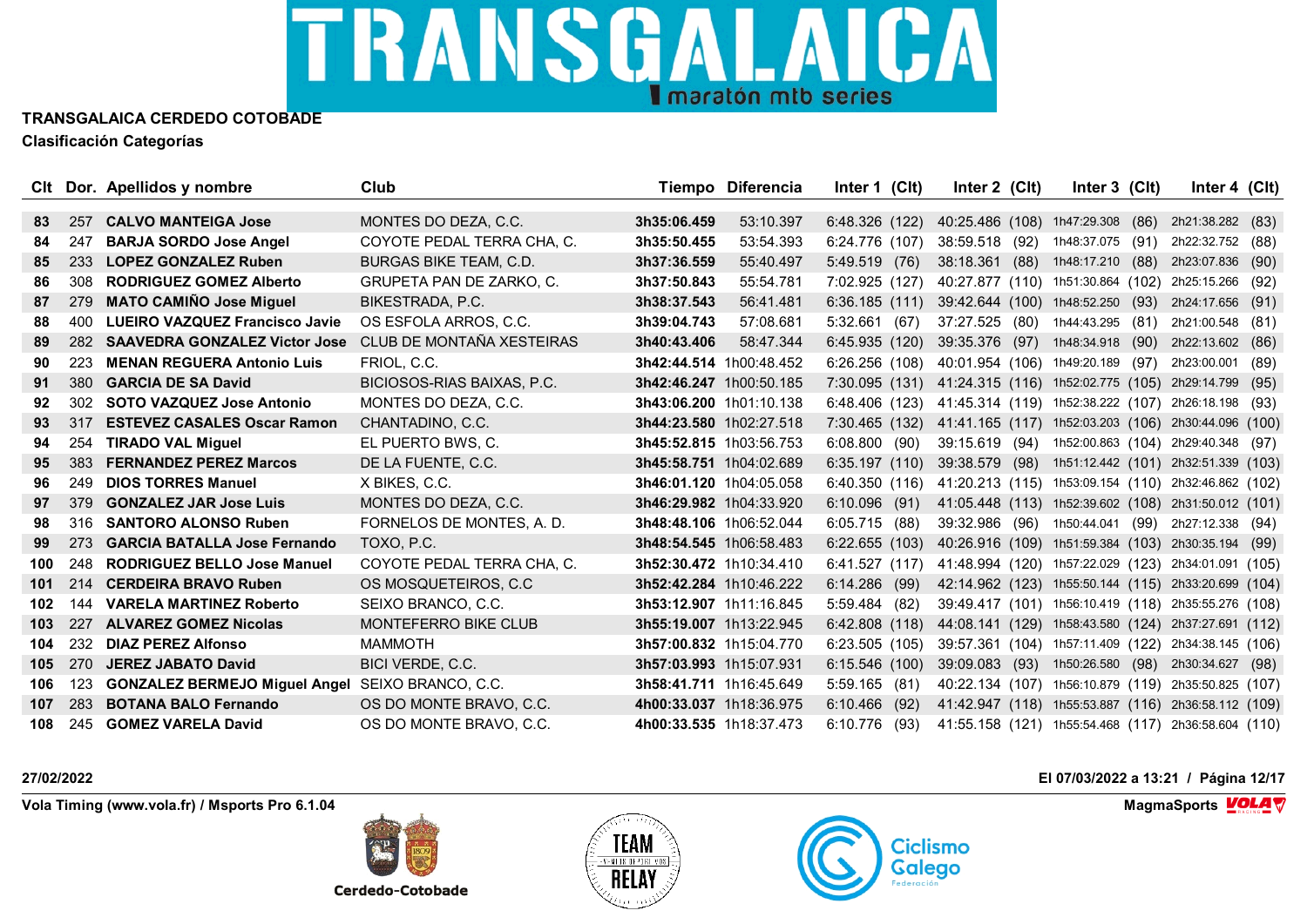

|     |     | CIt Dor. Apellidos y nombre           | Club                      |                         | Tiempo Diferencia | Inter 1 (CIt)                                                      | Inter $2$ (Clt) | Inter $3$ (Clt) | Inter 4 $(Clt)$                                     |  |
|-----|-----|---------------------------------------|---------------------------|-------------------------|-------------------|--------------------------------------------------------------------|-----------------|-----------------|-----------------------------------------------------|--|
|     |     |                                       |                           |                         |                   |                                                                    |                 |                 |                                                     |  |
| 109 |     | 288 ROZAS VILAR Rafael                | MONTES DO DEZA, C.C.      | 4h00:58.285 1h19:02.223 |                   | 6:48.906 (124) 42:45.126 (125) 1h53:32.034 (111) 2h37:01.816 (111) |                 |                 |                                                     |  |
| 110 |     | 276 FERNANDEZ CRESPO Jose Oscar       | TRIATLON CORUÑA, C.       | 4h02:38.680 1h20:42.618 |                   | 6:36.427 (112) 42:09.173 (122) 2h00:08.143 (126) 2h39:14.758 (114) |                 |                 |                                                     |  |
| 111 |     | 207 CARBALLAL VAZQUEZ Felix           | BTT FENE. C.              | 4h03:01.000 1h21:04.938 |                   | 6:23.704 (106) 41:18.899 (114) 1h55:38.919 (113) 2h39:48.317 (116) |                 |                 |                                                     |  |
| 112 |     | 364 RODRIGUEZ LOPEZ Cesar             | MONFORTE, C.C.            | 4h03:40.974 1h21:44.912 |                   | 5:58.716 (80)                                                      |                 |                 | 41:01.275 (112) 1h56:59.290 (120) 2h37:56.031 (113) |  |
|     |     | 113 342 ARES Marcos                   | CORBELO, C.C.             | 4h03:58.620 1h22:02.558 |                   | 7:29.516 (130) 44:43.204 (131) 2h00:29.815 (127) 2h41:30.106 (117) |                 |                 |                                                     |  |
| 114 |     | 280 DIOS CASALDERREY Salvador         | <b>BIKINEROS</b>          | 4h05:50.267 1h23:54.205 |                   | 6:36.703 (113) 40:57.432 (111) 1h54:25.519 (112) 2h39:43.535 (115) |                 |                 |                                                     |  |
| 115 |     | 174 MAURIZ BARREIRO Marcos            | BTT CASTRO, C.            | 4h13:00.776 1h31:04.714 |                   | 6:13.097 (97) 43:41.071 (127) 2h06:24.001 (131) 2h47:45.859 (118)  |                 |                 |                                                     |  |
| 116 | 391 | <b>PEON DIOS Javier</b>               | FORNELOS DE MONTES, A. D. | 4h15:49.544 1h33:53.482 |                   | 7:38.905 (133)                                                     |                 |                 | 45:07.134 (133) 2h06:18.237 (129) 2h52:01.068 (121) |  |
| 117 | 271 | <b>MILLOS COSTAS Francisco Javier</b> | BICI VERDE, C.C.          | 4h19:44.734 1h37:48.672 |                   | 7:05.968 (128)                                                     |                 |                 | 44:06.643 (128) 2h04:42.230 (128) 2h51:12.177 (119) |  |
| 118 |     | 395 VARELA SANTALLA Jose              | MONTES DO DEZA, C.C.      | 4h23:56.024 1h41:59.962 |                   | 7:00.045 (126)                                                     |                 |                 | 45:00.409 (132) 2h07:48.083 (132) 2h51:58.303 (120) |  |

### **MASTER 50-60**

|             | 8                | <b>LOPEZ CEDRON Francisco Xavier</b> | MTC TEAM, C.              | 2h41:56.980 |           | 4:08.132        | (1)  | 26:40.233      | (1)  | 1h22:35.421 | (1)  | 1h46:18.001      | (1) |
|-------------|------------------|--------------------------------------|---------------------------|-------------|-----------|-----------------|------|----------------|------|-------------|------|------------------|-----|
| $2^{\circ}$ | 311              | <b>FERNANDEZ RODRIGUEZ Julio</b>     | 2 RUEDAS, C.C.            | 3h00:18.033 | 18:21.053 | 5:29.642        | (12) | 31:33.561      | (6)  | 1h31:26.291 | (3)  | 1h57:59.024      | (2) |
| 3           | 377              | <b>CASTRO LAGO Manuel</b>            | TOXO, P.C.                | 3h00:47.581 | 18:50.601 | 5:02.005        | (6)  | 30:54.394      | (3)  | 1h30:53.136 | (2)  | 1h58:28.815      | (3) |
| 4           | 60               | <b>OTERO AMOR Carlos</b>             | CYCLING TEAM CABAÑAS, C.  | 3h00:59.895 | 19:02.915 | 4:30.717        | (3)  | 30:40.887      | (2)  | 1h31:39.060 | (4)  | 1h59:13.156      | (4) |
| 5           | 21               | <b>VILLANUEVA GOMEZ Jose Ramon</b>   | ARMENTEIRA E PUNTO, C.    | 3h02:52.205 | 20:55.225 | 4:28.701        | (2)  | 30:58.935      | (4)  | 1h32:22.849 | (5)  | 1h59:28.744      | (5) |
| 6.          | 122 <sub>1</sub> | <b>GARCIA GARCIA Juan Jesus</b>      | CASTROPOL DEPORTE.C.D.B.  | 3h05:40.014 | 23:43.034 | 5:08.307        | (8)  | 31:20.709      | (5)  | 1h33:51.952 | (6)  | 2h02:42.781      | (7) |
|             | 73.              | <b>UCHA PAZ Victor Manuel</b>        | BUEU, C.C.                | 3h05:41.461 | 23:44.481 | 4:31.144(4)     |      | 33:28.184 (10) |      | 1h35:42.077 | (9)  | 2h04:09.101      | (9) |
| 8           | 78               | <b>CASTELO VAZQUEZ Jose Ramon</b>    | CLUB DE MONTAÑA XESTEIRAS | 3h05:52.482 | 23:55.502 | 4:50.092        | (5)  | 31:38.706      | (7)  | 1h34:13.193 | (7)  | 2h02:31.079      | (6) |
| 9           | 321              | <b>GONZALEZ BASTOS Oscar</b>         | MAIS QUE BICIS, C.C.      | 3h07:23.683 | 25:26.703 | $5:11.263$ (10) |      | 32:23.801      | (8)  | 1h34:49.702 | (8)  | 2h03:42.571      | (8) |
| 10          | 359              | DA COSTA DINIS Victor Manuel         | CORREDOIRA, P.C.          | 3h12:56.100 | 30:59.120 | 6:01.544(24)    |      | 35:25.207      | (16) | 1h39:32.498 | (12) | 2h08:48.571 (11) |     |
| 11          | 263              | <b>MARNOTES VILLANUEVA Antonio</b>   | MPC TERRAS DE CEA, C.     | 3h13:39.088 | 31:42.108 | $5:49.646$ (18) |      | 34:00.784      | (12) | 1h37:16.387 | (10) | 2h05:36.922 (10) |     |
| 12          | 329              | <b>BRION TUBIO Carlos</b>            | RSBIKE.BOIRO, C.C.        | 3h15:28.314 | 33:31.334 | $5:52.243$ (20) |      | 35:12.667      | (14) | 1h40:39.181 | (14) | 2h10:43.038 (12) |     |

**Vola Timing (www.vola.fr) / Msports Pro 6.1.04 MagmaSports MagmaSports MagmaSports MagmaSports MagmaSports** 

**Cerdedo-Cotobade** 





**27/02/2022 El 07/03/2022 a 13:21 / Página 13/17**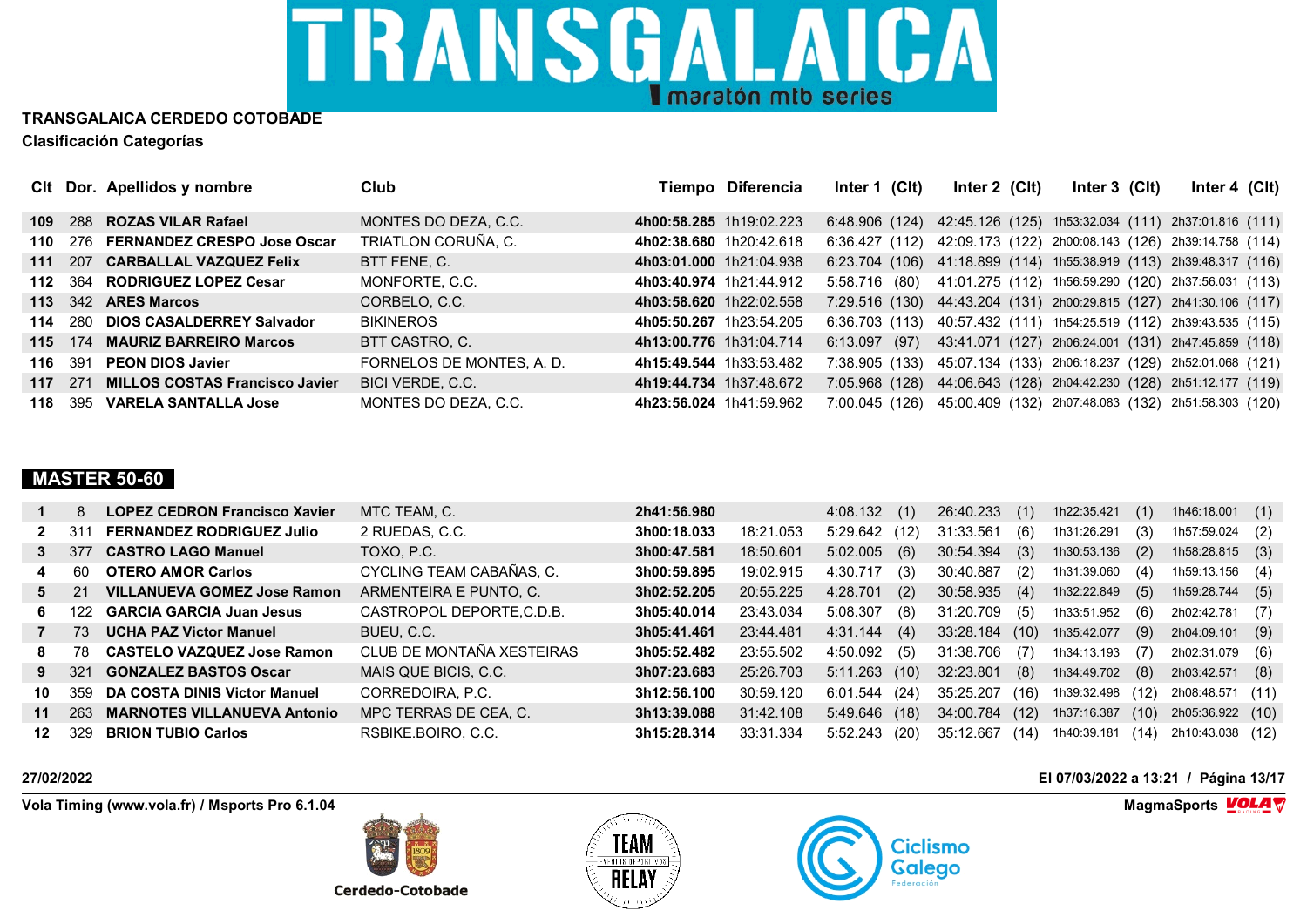

|    |     | Clt Dor. Apellidos y nombre             | Club                     |                         | <b>Tiempo Diferencia</b> | Inter 1 (Clt)    | Inter 2 (Clt)  |      | Inter 3 (Clt)    |      | Inter $4$ (Clt)  |      |
|----|-----|-----------------------------------------|--------------------------|-------------------------|--------------------------|------------------|----------------|------|------------------|------|------------------|------|
|    |     |                                         |                          |                         |                          |                  |                |      |                  |      |                  |      |
| 13 | 338 | <b>FELIPEZ PAZOS Jesus</b>              | LARACHA, C.C.            | 3h16:30.781             | 34:33.801                | 6:10.799<br>(28) | 35:46.581      | (17) | 1h43:22.594 (18) |      | 2h12:12.172 (14) |      |
| 14 | 189 | <b>LORENZO VILA Oscar</b>               | BICI VERDE, C.C.         | 3h18:52.894             | 36:55.914                | 5:10.793<br>(9)  | 33:29.031      | (11) | 1h41:47.267      | (15) | 2h11:52.204 (13) |      |
| 15 | 337 | <b>GOMEZ CASTRO Manuel</b>              | BICI VERDE, C.C.         | 3h21:46.811             | 39:49.831                | 5:52.625<br>(21) | 35:15.456 (15) |      | 1h40:18.168      | (13) | 2h12:40.132 (15) |      |
| 16 | 319 | <b>GUTIERREZ CENTENO Oscar Javier</b>   | EL PUERTO BWS, C.        | 3h23:45.224             | 41:48.244                | 5:44.967 (16)    | 37:02.799 (19) |      | 1h43:45.366 (19) |      | 2h14:09.196 (16) |      |
| 17 | 239 | <b>RUEDA SOAGE Ernesto</b>              | BIKE OU NON VAI, P.C.    | 3h28:08.598             | 46:11.618                | 5:45.517(17)     | 38:32.986      | (23) | 1h45:54.897      | (22) | 2h18:58.006      | (20) |
| 18 | 126 | <b>GARCIA VILAS Santiago</b>            | BTT TROTACUMES, C.       | 3h29:21.019             | 47:24.039                | 5:06.460<br>(7)  | 34:27.317 (13) |      | 1h42:53.824      | (17) | 2h14:57.945 (17) |      |
| 19 | 334 | FERNANDEZ CASTIÑEIRA Alberto            | CHANTADINO, C.C.         | 3h29:24.638             | 47:27.658                | 6:02.644(26)     | 36:48.948      | (18) | 1h46:15.714 (23) |      | 2h19:03.852      | (21) |
| 20 | 347 | RODRIGUEZ GONZALEZ Francisco Jose       | CHANTADINO, C.C.         | 3h30:15.611             | 48:18.631                | 5:53.039 (22)    | 37:14.012      | (20) | 1h44:38.905      | (20) | 2h19:05.656 (22) |      |
| 21 | 289 | <b>SAMPAYO MENENDEZ Francisco Javie</b> | MONTES DO DEZA, C.C.     | 3h30:42.884             | 48:45.904                | 6:37.916<br>(34) | 39:22.079      | (25) | 1h47:20.238      | (24) | 2h19:53.915      | (23) |
| 22 | 242 | <b>POMBO VIDAL Francisco Javier</b>     | RIBADUMIA, C.C.          | 3h31:30.689             | 49:33.709                | 5:55.594 (23)    | 38:01.486      | (22) | 1h45:05.274 (21) |      | 2h18:42.406 (19) |      |
| 23 | 221 | <b>CASALDERREY RAMIREZ Aquilino</b>     | RIBADUMIA, C.C.          | 3h36:00.074             | 54:03.094                | $5:31.585$ (13)  | 32:44.825      | (9)  | 1h38:36.716      | (11) | 2h17:00.384      | (18) |
| 24 | 304 | <b>LOUZAN MARIÑO Anxel</b>              | LETHES, C.C.             | 3h37:17.598             | 55:20.618                | 6:23.327<br>(30) | 39:56.002      | (26) | 1h51:42.143      | (27) | 2h24:30.922      | (24) |
| 25 | 375 | DOMINGUEZ DOMINGUEZ Miguel Angel        | OS SALTAMONTES, C.C.     | 3h38:08.199             | 56:11.219                | 7:11.766 (41)    | 40:29.941      | (27) | 1h50:27.576      | (26) | 2h25:35.141      | (25) |
| 26 | 241 | <b>MORENO ALFONSO Guillermo</b>         | RODOVIGO, C.C.           | 3h45:37.073 1h03:40.093 |                          | 5:51.279 (19)    | 39:08.019      | (24) | 1h48:44.630      | (25) | 2h29:30.127      | (26) |
| 27 | 307 | <b>BELMONTE FERREIRO Jose Antonio</b>   | ERASTAQUI, C.C.          | 3h46:29.184 1h04:32.204 |                          | $6:39.048$ (35)  | 42:29.306      | (32) | 1h55:18.278      | (29) | 2h33:12.386      | (28) |
| 28 | 318 | <b>FERNANDEZ BRAVO Luis Alberto</b>     | GRUPETA PAN DE ZARKO, C. | 3h48:01.044 1h06:04.064 |                          | 7:06.209<br>(39) | 42:36.291      | (33) | 1h54:24.036      | (28) | 2h32:40.056      | (27) |
| 29 | 291 | <b>TEIJEIRA HERRERO Roberto</b>         | VAGALUME, C.             | 4h01:25.361 1h19:28.381 |                          | 6:14.486 (29)    | 41:22.064      | (29) | 1h56:33.042      | (30) | 2h34:34.534      | (29) |
| 30 | 323 | <b>BELASSI SABAÑO Anibal</b>            | CIDADE DE LUGO, C. C.    | 4h03:01.130 1h21:04.150 |                          | $6:32.399$ (32)  | 43:39.525      | (38) | 2h02:21.869      | (39) | 2h39:28.488 (31) |      |
| 31 | 370 | <b>GARCIA GOMEZ Eduardo</b>             | RIAZOR, C.C.             | 4h04:00.799 1h22:03.819 |                          | 7:18.286 (42)    | 43:11.072 (36) |      | 2h00:46.825      | (36) | 2h40:44.917      | (32) |
| 32 | 155 | <b>GONZALEZ ESPAÑA Ramon</b>            | MASTER MORRAZO, C.       | 4h04:16.642 1h22:19.662 |                          | 6:04.728 (27)    | 40:38.306 (28) |      | 1h58:53.629      | (32) | 2h36:47.941      | (30) |
| 33 | 335 | <b>LOPEZ ARMESTO Roberto</b>            | MEIRA, C.C.              | 4h07:50.109 1h25:53.129 |                          | 6:47.245(37)     | 42:58.955      | (34) | 1h59:06.881      | (33) | 2h42:33.152      | (34) |
| 34 | 105 | <b>COMESAÑA CASTRO Marcos</b>           | BTT TROTACUMES, C.       | 4h08:13.049 1h26:16.069 |                          | 5:40.448 (15)    | 41:40.252      | (30) | 1h59:15.391      | (34) | 2h42:08.544      | (33) |
| 35 | 147 | <b>MARRA BOLAÑO Jose Antonio</b>        | LETHES, C.C.             | 4h10:50.821 1h28:53.841 |                          | 5:37.973 (14)    | 43:08.516      | (35) | 2h03:59.657      | (40) | 2h43:18.273      | (35) |
| 36 | 371 | <b>FARIÑAS GOMEZ Marcos</b>             | XTREMBIKE, C.C.          | 4h21:04.496 1h39:07.516 |                          | 7:39.638 (43)    | 43:12.947      | (37) | 2h01:48.335      | (38) | 2h52:59.615      | (37) |
| 37 | 140 | <b>SOTO VAZQUEZ Jorge</b>               | ESMELLE, C.              | 4h28:59.421 1h47:02.441 |                          | $6:02.203$ (25)  | 44:15.174 (40) |      | 2h01:46.746      | (37) | 2h47:17.967      | (36) |
| 38 | 348 | <b>DIOS GARCIA Ricardo</b>              | BTT ULTREIA, C.          | 4h41:02.597 1h59:05.617 |                          | 6:27.584<br>(31) | 45:04.072 (41) |      | 2h09:22.037      | (42) | 2h57:08.147      | (38) |

**Vola Timing (www.vola.fr) / Msports Pro 6.1.04 MagmaSports VOLA**  $\mathbf{\nabla}$ 



**Cerdedo-Cotobade** 



**27/02/2022 El 07/03/2022 a 13:21 / Página 14/17**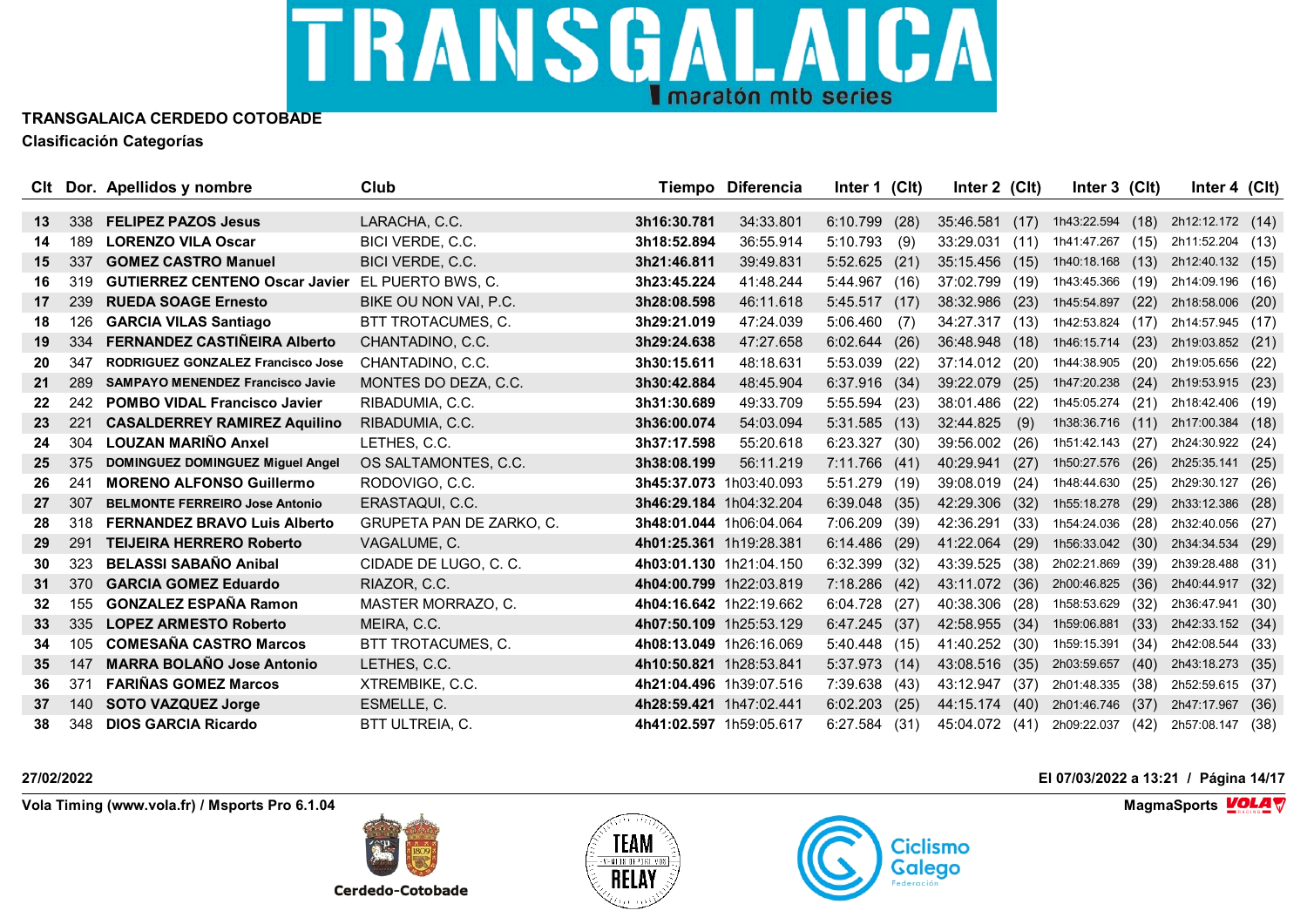

|    |             | CIt Dor. Apellidos y nombre          | Club |                         | Tiempo Diferencia | Inter 1 (CIt)   |      | Inter $2$ (Clt) |      | Inter 3 (CIt)    |      | Inter 4 $(Cl)$   |      |
|----|-------------|--------------------------------------|------|-------------------------|-------------------|-----------------|------|-----------------|------|------------------|------|------------------|------|
|    |             |                                      |      |                         |                   |                 |      |                 |      |                  |      |                  |      |
|    | <b>OPEN</b> |                                      |      |                         |                   |                 |      |                 |      |                  |      |                  |      |
|    | 619         | <b>GONZALEZ RUIBAL Javier</b>        |      | 3h13:41.468             |                   | 6:01.384        | (2)  | 34:25.041       | (1)  | 1h35:43.835      | (1)  | 2h04:25.367      | (1)  |
|    | 630         | <b>RUIZ Ruben</b>                    |      | 3h25:04.202             | 11:22.734         | 6:42.548        | (7)  | 39:20.751       | (4)  | 1h44:59.658      | (3)  | 2h18:44.656      | (3)  |
| 3  | 629         | <b>ROMERO ESTEVEZ Marcos</b>         |      | 3h31:37.317             | 17:55.849         | 6:42.350(6)     |      | 39:21.994       | (5)  | 1h47:31.450      | (4)  | 2h18:31.579      | (2)  |
| 4  | 625         | <b>PORTOS BALADO Ruben</b>           |      | 3h31:39.971             | 17:58.503         | 6:36.760        | (5)  | 38:51.597       | (3)  | 1h44:06.637      | (2)  | 2h23:19.861      | (5)  |
| 5  | 602         | <b>CASTRO VIÑA Diego</b>             |      | 3h32:40.869             | 18:59.401         | $6:20.036$ (3)  |      | 40:06.808       | (6)  | 1h50:37.460      | (6)  | 2h22:02.494      | (4)  |
|    | 632         | <b>SANTOME FERNANDEZ Isaac</b>       |      | 3h45:10.311             | 31:28.843         | 7:01.425 (14)   |      | 38:33.097       | (2)  | 1h49:03.893      | (5)  | 2h29:02.167      | (6)  |
|    | 622.        | <b>MATEOS BUCETA Vicente</b>         |      | 3h52:05.108             | 38:23.640         | $7:33.753$ (17) |      | 45:36.009       | (17) | 2h11:36.307 (18) |      |                  |      |
| 8  | 623         | <b>MENDEZ-BENAGASSI Pedro</b>        |      | 3h52:05.248             | 38:23.780         | 7:33.900(18)    |      | 46:57.383       | (19) | 2h11:36.138 (17) |      |                  |      |
| 9  | 627         | <b>RICATTI AGUILERA Omar Ignacio</b> |      | 3h53:08.303             | 39:26.835         | $7:03.995$ (15) |      | 41:43.065 (10)  |      | 1h57:20.742 (13) |      | 2h31:57.456 (7)  |      |
| 10 | 631         | <b>SABIN ARNOSO Raul</b>             |      | 4h05:10.902             | 51:29.434         | $6:43.045$ (8)  |      | 42:18.666 (12)  |      | 1h57:23.500 (14) |      | 2h39:55.675 (10) |      |
| 11 | 616         | <b>FRAGA REY Oscar</b>               |      | 4h06:37.328             | 52:55.860         | $6:43.968$ (10) |      | 42:17.054       | (11) | 1h56:02.699      | (11) | 2h39:53.754      | (9)  |
| 12 | 628         | <b>RODRIGUEZ Laurentino</b>          |      | 4h06:38.057             | 52:56.589         | 6:43.577        | (9)  | 40:32.774       | (8)  | 1h53:25.703      | (7)  | 2h39:56.754 (11) |      |
| 13 | 620         | <b>LAGO CAMPOS Samuel</b>            |      | 4h08:21.891             | 54:40.423         | $6:58.586$ (13) |      | 40:36.641       | (9)  | 1h54:25.646      | (8)  | 2h42:11.989 (13) |      |
| 14 | 601         | <b>CAMPOS CASTELLANO Sergio</b>      |      | 4h08:21.908             | 54:40.440         | 6:57.866 (12)   |      | 40:28.438       | (7)  | 1h54:25.806      | (9)  | 2h42:09.528 (12) |      |
| 15 | 633         | <b>SERRANO LLABRES Ignacio</b>       |      | 4h15:00.383 1h01:18.915 |                   | $6:31.365$ (4)  |      | 42:40.673       | (13) | 1h56:01.460      | (10) | 2h39:19.323      | (8)  |
| 16 | 626         | <b>REY CIDRE Miguel Angel</b>        |      | 4h40:02.087 1h26:20.619 |                   | 8:30.455        | (22) | 45:09.197       | (16) | 2h04:11.437      | (15) | 2h56:41.124      | (14) |

### **ELITE**

|             | 31 DEAÑO CAJIDE Ruben       | OURENSE TERMAL, C.C.   | 2h35:35.195 |          | $4:05.293$ (3)                                                       | 25:39.837 |  | (4) 1h18:24.973 (2) 1h40:51.155 (1) |  |
|-------------|-----------------------------|------------------------|-------------|----------|----------------------------------------------------------------------|-----------|--|-------------------------------------|--|
|             | 53 SENDIN RAMOS Brais       | MACEDA. C.C.           | 2h35:36.959 | 1.764    | 4:08.325 (11)  25:36.844   (2)  1h18:33.610   (4)  1h40:51.386   (2) |           |  |                                     |  |
| $3 \quad 6$ | <b>BUSTO RAMOS Javier</b>   | EXTOL MTB TEAM, C.D.   | 2h36:41.687 | 1:06.492 | 4:05.116 (2) 25:36.626 (1) 1h19:35.129 (5) 1h41:56.987 (4)           |           |  |                                     |  |
|             | 4 5 ALANIS ABELAIRA Alberto | BURGAS BIKE TEAM. C.D. | 2h36:56.528 | 1:21.333 | 4:07.679 (8) 25:48.766 (7) 1h19:36.117 (6) 1h41:57.015 (5)           |           |  |                                     |  |

**Vola Timing (www.vola.fr) / Msports Pro 6.1.04 MagmaSports MagmaSports MagmaSports MagmaSports MagmaSports** 

**Cerdedo-Cotobade** 





**27/02/2022 El 07/03/2022 a 13:21 / Página 15/17**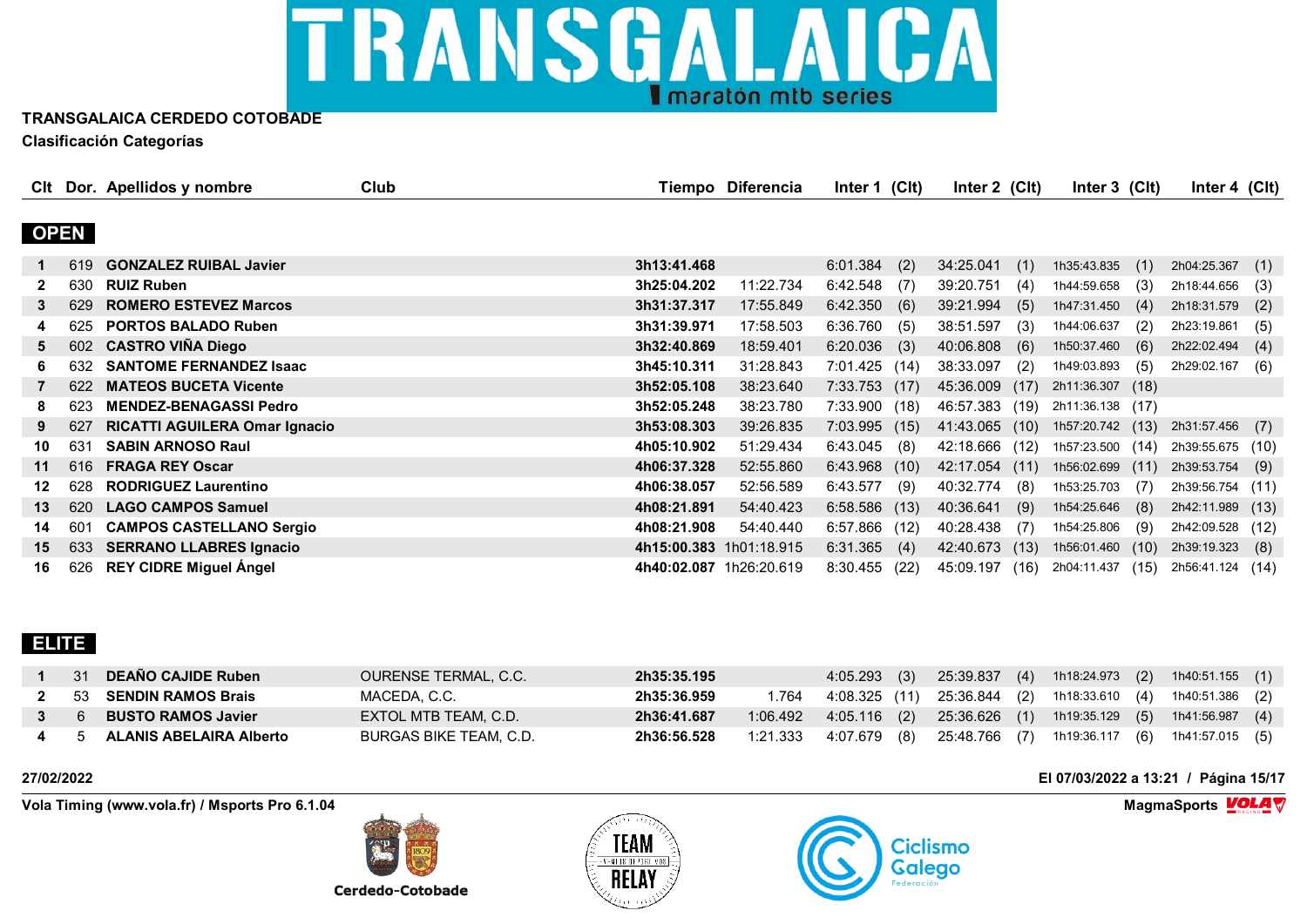

|         |     | CIt Dor. Apellidos y nombre           | Club                          |             | <b>Tiempo Diferencia</b> | Inter 1 (Clt)    | Inter 2 (Clt) |      | Inter 3 (Clt)    |      | Inter 4 (Clt)    |      |
|---------|-----|---------------------------------------|-------------------------------|-------------|--------------------------|------------------|---------------|------|------------------|------|------------------|------|
|         |     |                                       |                               |             |                          |                  |               |      |                  |      |                  |      |
| 5.      | 27  | <b>PUNZON HERRERO Jorge</b>           | COSMOS, C.D.                  | 2h39:24.333 | 3:49.138                 | 4:06.206<br>(6)  | 25:44.852     | (5)  | 1h18:25.240      | (3)  | 1h41:21.409      | (3)  |
| 6.      | 3   | <b>MARQUEZ FERNANDEZ Brandan</b>      | V BIKE TEAM, C.               | 2h39:29.573 | 3:54.378                 | 4:06.035<br>(5)  | 26:24.764     | (9)  | 1h21:36.490      | (8)  | 1h44:45.947      | (7)  |
| 7       | 41  | <b>GONZALEZ EXPOSITO Estefan</b>      | <b>BURGAS BIKE TEAM, C.D.</b> | 2h39:55.477 | 4:20.282                 | 4:07.942<br>(9)  | 25:47.007     | (6)  | 1h20:05.368      | (7)  | 1h43:30.409      | (6)  |
| 8       | 42  | <b>FERNANDEZ OBENZA Yago</b>          | EXTOL MTB TEAM, C.D.          | 2h41:30.218 | 5:55.023                 | 4:09.150 (13)    | 26:36.133     | (11) | 1h21:37.853      | (9)  | 1h45:27.245      | (8)  |
| 9       | 310 | <b>ALVAREZ ALONSO Diego</b>           | CICLISMO OIENSE, A. R.        | 2h41:53.732 | 6:18.537                 | $5:15.005$ (32)  | 27:55.725     | (15) | 1h23:07.062 (13) |      | 1h46:07.627      | (9)  |
| 10      | 4   | PIÑEIRO LOPEZ Manuel                  | MTC TEAM, C.                  | 2h45:02.164 | 9:26.969                 | 4:06.982<br>(7)  | 26:35.788     | (10) | 1h22:43.430      | (11) | 1h47:20.798 (12) |      |
| 11      | 55  | <b>FERNANDEZ CASAL David</b>          | NARON, C.C.                   | 2h45:14.365 | 9:39.170                 | 4:19.388 (16)    | 27:14.999     | (12) | 1h24:31.836      | (16) | 1h48:53.727      | (14) |
| $12 \,$ | 28  | <b>FRANCO ALVEREZ Abel</b>            | EXTOL MTB TEAM, C.D.          | 2h45:14.903 | 9:39.708                 | 4:04.993<br>(1)  | 26:18.999     | (8)  | 1h23:06.814 (12) |      | 1h46:24.056 (10) |      |
| 13      | 76  | <b>LIÑARES CUENCE Pablo</b>           | CLUB DE MONTAÑA XESTEIRAS     | 2h45:15.465 | 9:40.270                 | 4:31.319<br>(20) | 28:11.709     | (16) | 1h23:33.011 (14) |      | 1h48:07.649      | (13) |
| 14      | 51  | <b>HENRIQUEZ REINOSO Jose Enrique</b> | X BIKES, C.C.                 | 2h45:24.665 | 9:49.470                 | 4:08.328 (12)    | 27:18.928     | (14) | 1h22:41.921      | (10) | 1h47:04.018 (11) |      |
| 15      | 29  | <b>RAÑA FUENTES Ivan</b>              | TAMBRE BIKE, C.C.             | 2h46:46.995 | 11:11.800                | 4:17.319 (15)    | 28:44.991     | (18) | 1h25:39.533      | (18) | 1h50:52.509      | (17) |
| 16      | 9   | <b>GONZALEZ GENDE Alejandro</b>       | MONTENEME, C. C.              | 2h47:50.248 | 12:15.053                | 4:15.880 (14)    | 28:32.999     | (17) | 1h25:16.556      | (17) | 1h50:52.156      | (16) |
| 17      | 50  | <b>GONZALEZ CARRERA Samuel</b>        | MAIS QUE BICIS, C.C.          | 2h48:28.060 | 12:52.865                | 4:05.931<br>(4)  | 25:37.538     | (3)  | 1h18:24.515      | (1)  | 1h53:27.022      | (20) |
| 18      | 14  | <b>HERRAEZ GONZALEZ Daniel</b>        | CLUB DE MONTAÑA XESTEIRAS     | 2h48:44.521 | 13:09.326                | 4:08.019 (10)    | 27:16.305     | (13) | 1h24:18.898      | (15) | 1h49:48.057      | (15) |
| 19      | 63  | <b>PAZ CARRAMAL Manuel</b>            | ARMENTEIRA E PUNTO, C.        | 2h51:30.496 | 15:55.301                | 4:25.800 (19)    | 28:56.568     | (20) | 1h27:30.926      | (22) | 1h52:39.629      | (18) |
| 20      | 327 | <b>JUSTO VILLANUEVA Oscar</b>         | RIAS BAIXAS, C.C.             | 2h52:47.757 | 17:12.562                | 4:57.982 (28)    | 29:57.554     | (24) | 1h26:58.962 (19) |      | 1h53:05.541      | (19) |
| 21      | 43  | PICO BOUZA Yago                       | VILALBA-AS PONTES, C.C.       | 2h55:39.077 | 20:03.882                | 4:19.974 (17)    | 29:14.017     | (22) | 1h28:54.408      | (24) | 1h55:20.377      | (22) |
| 22      | 95  | <b>QUINTANS CASTIÑEIRAS Ruben</b>     | <b>FUNDEFRENOS C.C.</b>       | 2h55:50.266 | 20:15.071                | 4:38.152 (24)    | 29:52.025     | (23) | 1h29:03.553      | (25) | 1h55:36.033      | (23) |
| 23      | 217 | <b>PEREZ CONDE Jose Maria</b>         | O GROVE, C.C.                 | 2h56:30.168 | 20:54.973                | 5:15.387<br>(33) | 30:31.489     | (29) | 1h28:43.665      | (23) | 1h55:03.924      | (21) |
| 24      | 89  | LUSQUIÑOS DIZ Sergio                  | FORNELOS DE MONTES, A. D.     | 2h56:58.087 | 21:22.892                | 4:50.033<br>(27) | 30:30.528     | (28) | 1h29:27.457      | (26) | 1h55:37.039      | (24) |
| 25      | 218 | <b>CUNDINS ORONS Ruben</b>            | MONTENEME, C. C.              | 2h58:19.120 | 22:43.925                | 5:23.285<br>(36) | 31:49.208     | (31) | 1h31:24.691      | (28) | 1h58:08.061      | (28) |
| 26      | 79  | <b>CASTRO CARDOSO Miguel</b>          | POIO BIKE CLUB                | 2h58:52.451 | 23:17.256                | 4:32.220<br>(22) | 30:13.723     | (26) | 1h29:46.211      | (27) | 1h56:35.212      | (27) |
| 27      | 363 | <b>FERNANDEZ Luis</b>                 | AVANZA, A.D.                  | 2h59:00.000 | 23:24.805                | 6:06.856<br>(48) | 33:31.698     | (38) | 1h34:28.661      | (31) | 2h00:00.076      | (29) |
| 28      | 156 | <b>CHACON NEVADO Cristian</b>         | MASTER DA LOURIÑA, C.         | 3h00:49.044 | 25:13.849                | 4:35.811<br>(23) | 29:01.467     | (21) | 1h27:08.762      | (20) | 1h55:53.517      | (26) |
| 29      | 393 | <b>DAVILA OUTEIRAL lago</b>           | TOXO, P.C.                    | 3h03:14.216 | 27:39.021                | 5:08.305<br>(29) | 30:05.062     | (25) | 1h27:21.004      | (21) | 1h55:38.095      | (25) |
| 30      | 138 | <b>REY DIEGUEZ Fernando</b>           | EXTOL MTB TEAM, C.D.          | 3h04:27.141 | 28:51.946                | 5:18.294<br>(35) | 31:49.606     | (32) | 1h34:51.125      | (34) | 2h01:59.657      | (31) |

**Vola Timing (www.vola.fr) / Msports Pro 6.1.04 MagmaSports MagmaSports MagmaSports MagmaSports MagmaSports** 

**Cerdedo-Cotobade**